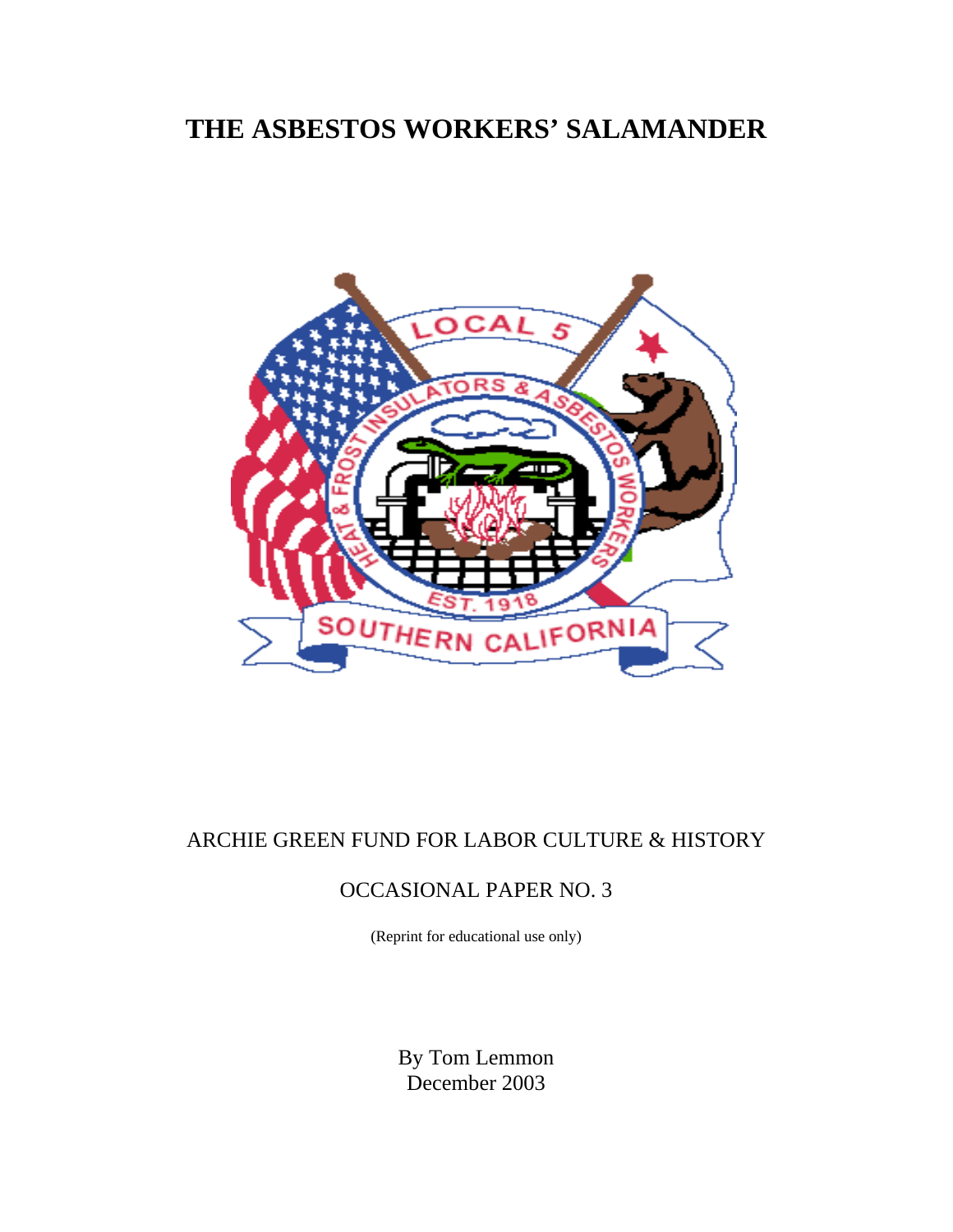# **LS 320 Senior Seminar Senior Paper**

# **The Historical Significance of the Salamander and Its Relationship with Asbestos and the Asbestos Workers**



**Thomas B. Lemmon** 

**Tom@SDBuildingTrades.com** 

**April 15, 2003**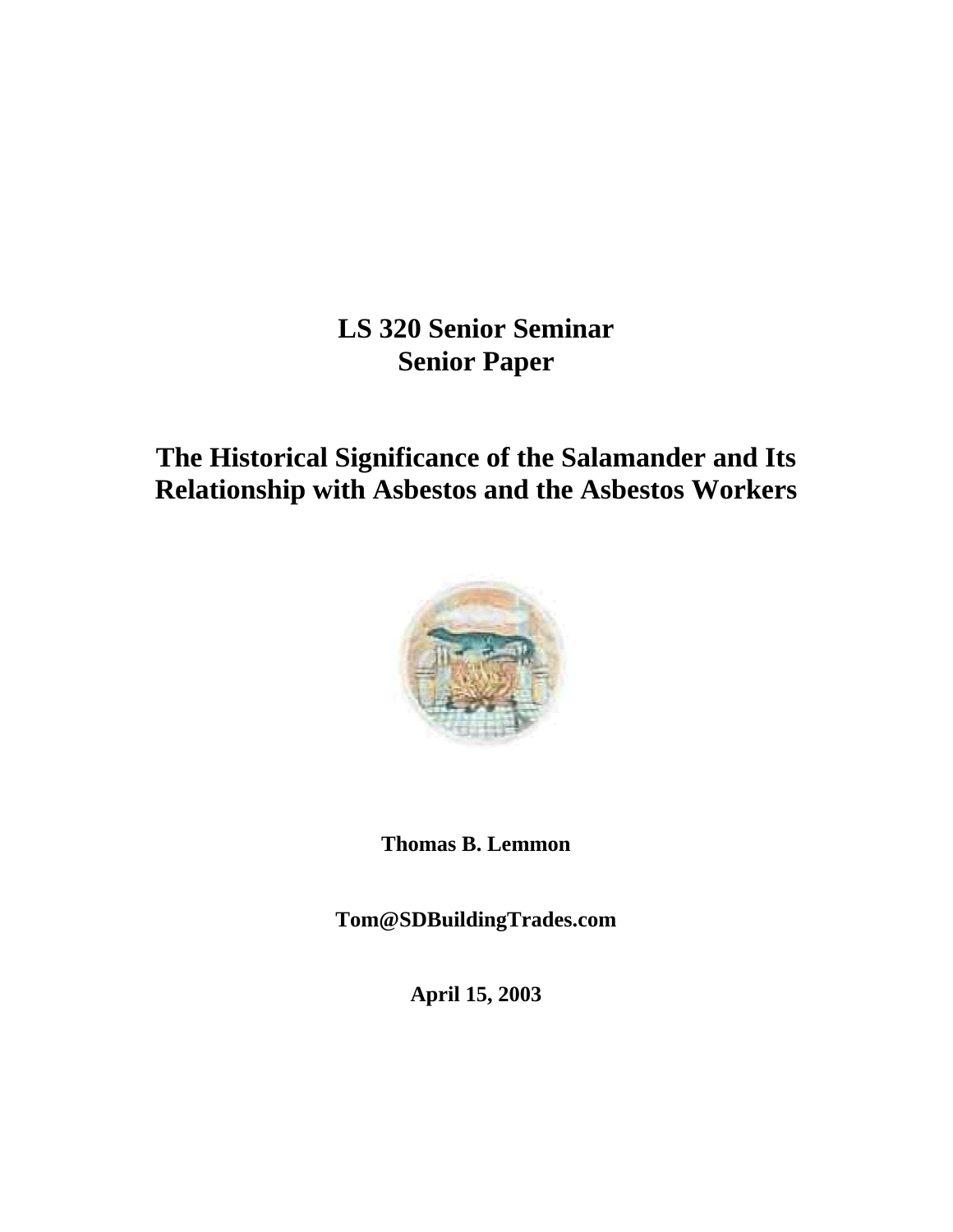## **Tom Lemmon**

## **International Association of Heat and Frost Insulators & Asbestos Workers**



## **The Historical Significance of the Salamander and Its Relationship with Asbestos and the Asbestos Workers**

Trademark recognition means so much in today's society. It is seen everywhere. It appears that everyone has some sort of logo or look that attempts to set them apart from the rest. If one was to take the time to look at all the logos used by the building trades within the AFL-CIO, they would notice that most logos have some sort of direct connection between that trade and their logo. In almost all cases, the connection is obvious, whether it be a tool of the trade or the actual materials that are used by their craftsmen in their daily efforts. Without question, those union workers would hold the "bug," logo or icon precious and dear to their hearts. The same goes for the International Association of Heat and Frost Insulators & Asbestos Workers and their beloved Salamander.

Typical rank and file Insulators / Asbestos Workers have, over time, lost touch with their symbolic use of a salamander perched on top of a pipe with a raging fire below and no longer have a clear understanding of the rich history that comes along with it. Unfortunately, the reason why it was chosen has faded with time. Moreover, the meaning, however rich in history, is somehow lost on the membership.

I believe that a greater understanding is needed to remind the tradesmen of their longtime association with the salamander and its association with asbestos. My hope is that I might possibly provide an increased sense of pride and ownership among the members, especially once they know that the roots of their history are very deep.

For this reason I have conducted an in-depth and thorough search for the original meaning that prompted the Knights of Labor's Salamander Association, as well as the AFL-CIO's International Association of Heat and Frost Insulators & Asbestos Workers, to continue in the historical of use of the salamander, known for its alleged ability to live in fire, as an icon. Interestingly, the tumultuous path the salamander has taken is almost as long as recorded history itself.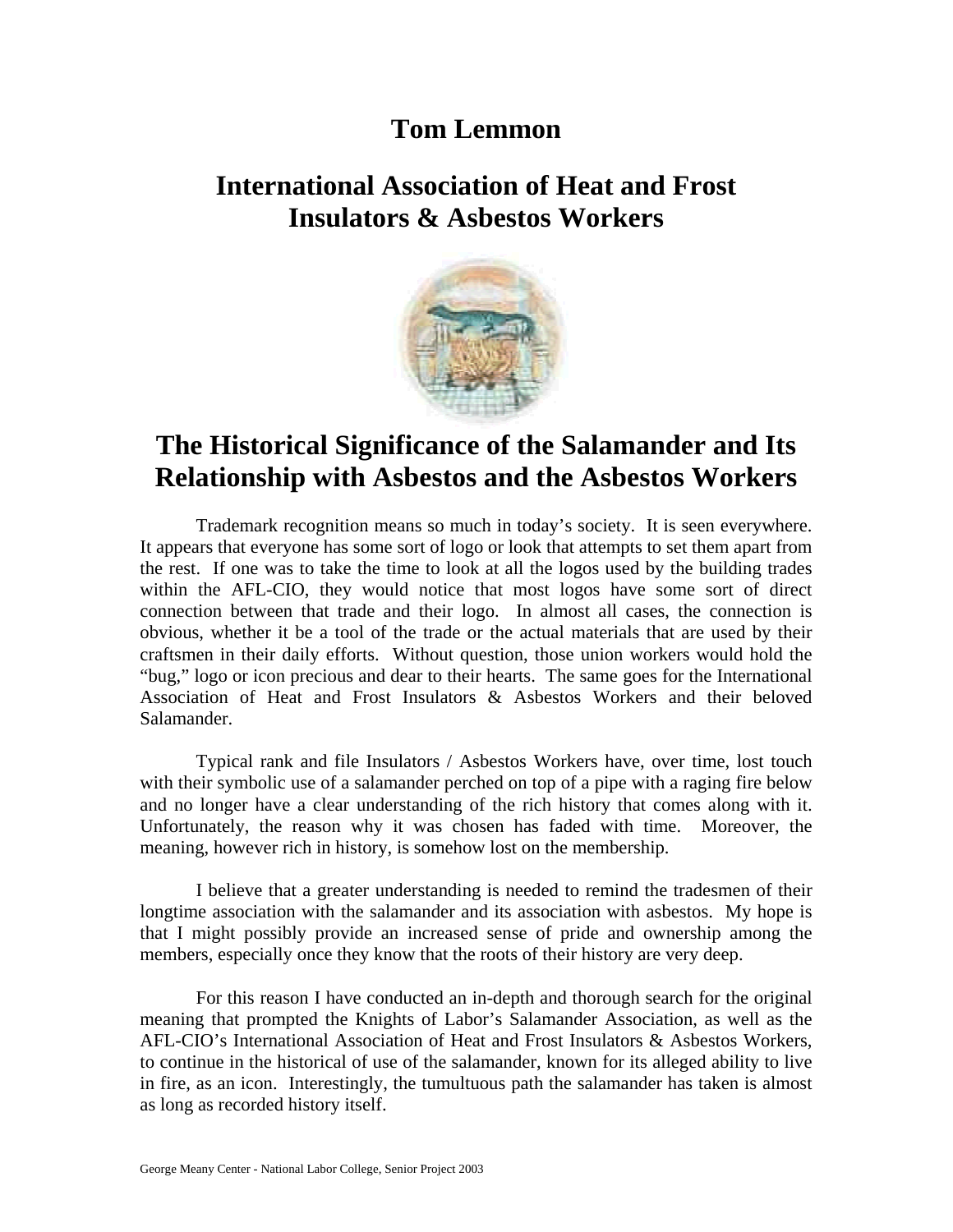

### **The Historical Significance of the Salamander and Its Relationship with Asbestos and the Asbestos Workers**

After seeing a salamander perched upon a pipe over a raging fire as part of Asbestos Workers logo, most people ask "Why are you barbequing that lizard?" What does that have to do with insulation and / or asbestos work? I have been asked this question for years and have asked it myself just to hear the myriad of answers that the membership comes up with. Typically, the answers range from the "I haven't got a clue" to long and protracted explanations of the salamander's alleged miraculous ability to withstand both heat and frost.

In 1985, I read a book on the asbestos industry called *Outrageous Misconduct;*  The Asbestos Industry on Trial by Paul Brodeur.<sup>1</sup> It discussed how Asbestos Workers were dying at alarming rates because of the exposure to asbestos, and the copious lawsuits that followed. Also mentioned was a short history of asbestos which contained a reference to Marco Polo's travels and his encounter with the Tartars, who possessed asbestos cloth that was cleansed with fire. Intrigued, Marco Polo inquired about the material and was told that the material came from Salamanders' Wool. At last, I found a connection between asbestos and the Asbestos Workers' long and celebrated use of the salamander in their union logo.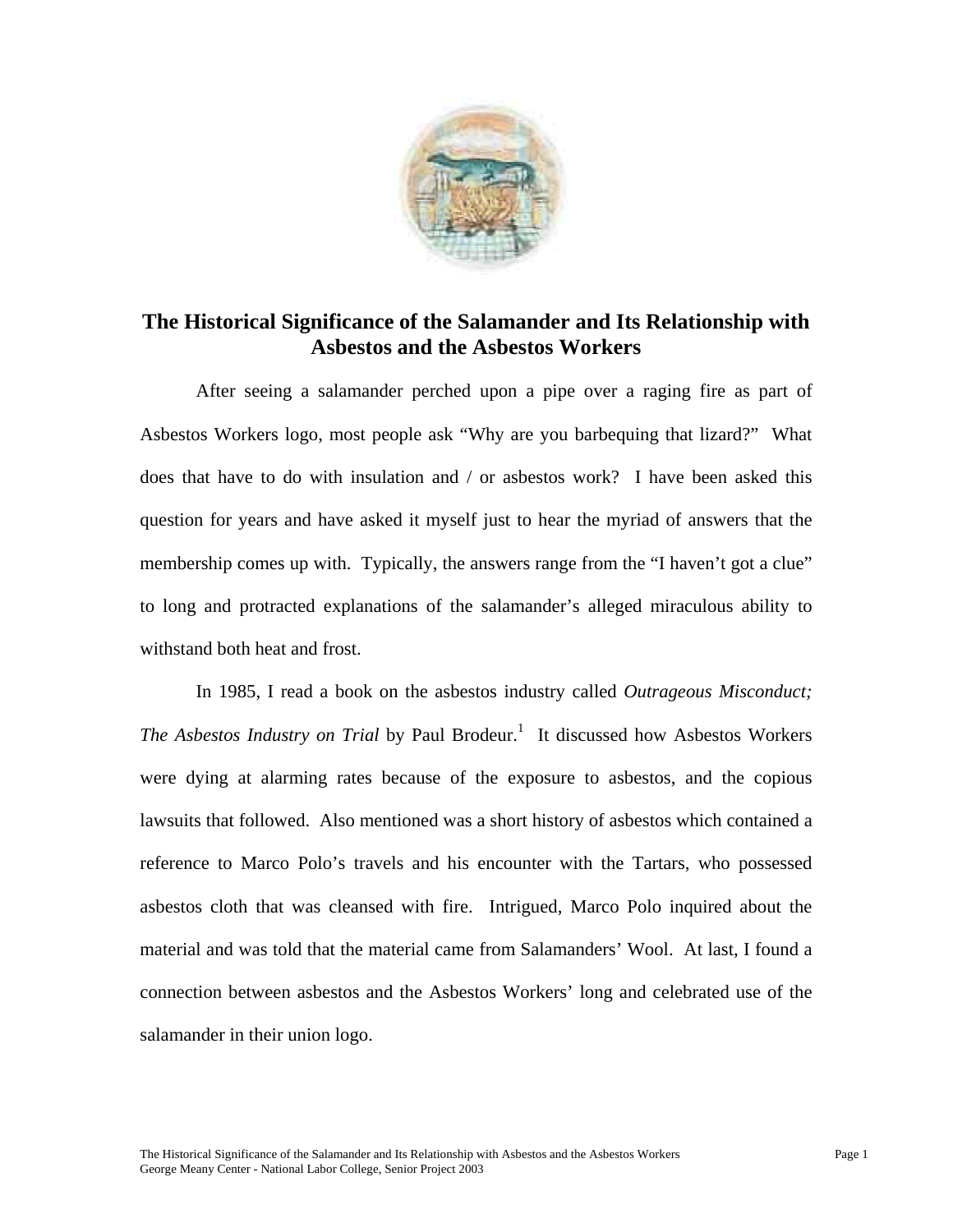Armed with this newly found knowledge, I began sharing the information with my union brothers and sisters within the trade. Oddly enough, the new revelations of the historic use of the salamander were received in much the same way as Nicolaus Copernicus' 1543 work on the earth revolving around the sun: my brothers and sisters were calling me a heretic. Because my historic interpretation of the logo had never been heard of and its folklore had been simply forgotten or reduced to a one line statement that didn't share any of the facts associated with it in the minds of the Asbestos Workers, it simply could not be true. That, combined with the fact that I was just an apprentice at the time, did not warrant much credibility either. As time passed, I became a bit less zealous in my sharing of the history of the salamander. Then came the Internet and the ability to research volumes of data with the stroke of a key or movement of a mouse. Alas, I was able to show multiple documentations of what I had long perceived to be true based on information I had received nearly twenty years prior.

I believe that because of my intense search and compilation of documentation, I will be able to provide new insight to be shared with the members of the Asbestos Workers' International union about the long and historical use of the salamander in their logo. My overall intention in this paper is to create a timeline that traces the use of asbestos by man, the mythical belief of salamanders, and the myriad of instances of use and belief associated with them, and the eventual historical marriage of asbestos and the salamander culminating with the salamander as an icon for the Asbestos Workers.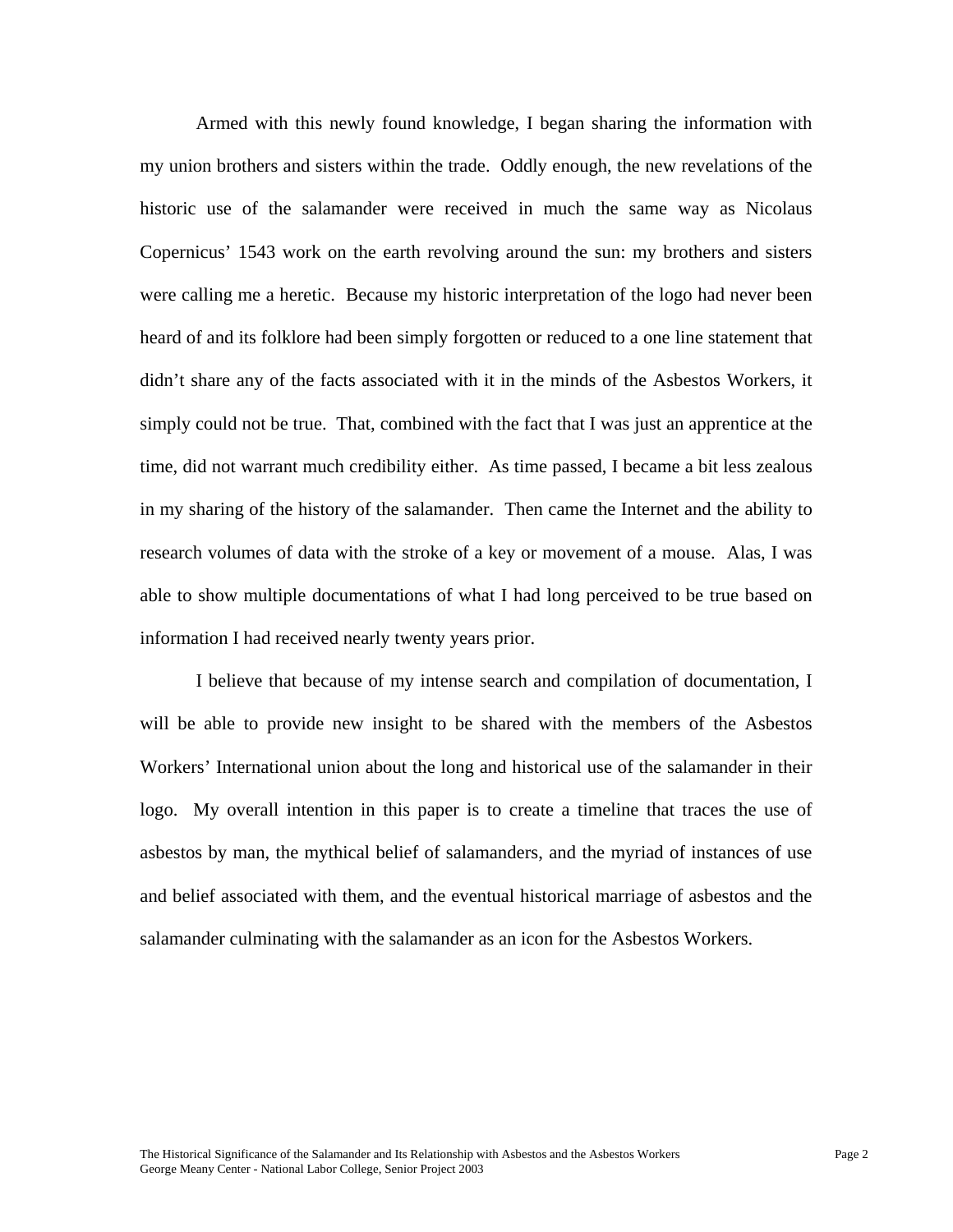#### **ASBESTOS**

#### Background

To do justice, I must first describe what exactly is asbestos. "Asbestos, which comes from a Greek word meaning inextinguishable or unquenchable, is a broad term embracing a number of fibrous silicate minerals that are found in practically every country in the world."<sup>2</sup> The first practical use dates back before any written records to the Stone Age, when it was used in pottery.<sup>3</sup> The ancient Greeks used asbestos in their cloth napkins and the Romans were the first to use it in their building materials.<sup>4</sup>

Until the late 1870's, "asbestos had yet to be utilized in the construction industry. It was considered more of a novelty, as it is a naturally occurring mineral. Because of the Industrial Revolution and the need for insulation, asbestos began to be commercially mined. It soon achieved enormous industrial importance because of its unique and astonishing physical properties".<sup>5</sup> The Environmental Protection Agency ("EPA") describes asbestos on its web-site as "six naturally occurring fibrous minerals found in certain types of rock formations. It is a mineral compound of silicon, oxygen, hydrogen, and various metal cations." Of the six types, the minerals chrysotile, amosite, and crocidolite have been most commonly used in building products.<sup>6</sup>

When mined and processed, asbestos is typically separated into very thin fibers. When these fibers are present in the air, they are normally invisible to the naked eye. Asbestos fibers are commonly mixed during processing with a material which binds them together so that they can be used in many different products. Because these fibers are so small and light, they may remain in the air for many hours. It has been said that if a fiber is dropped from eye level, it could take as many as forty-eight hours before it would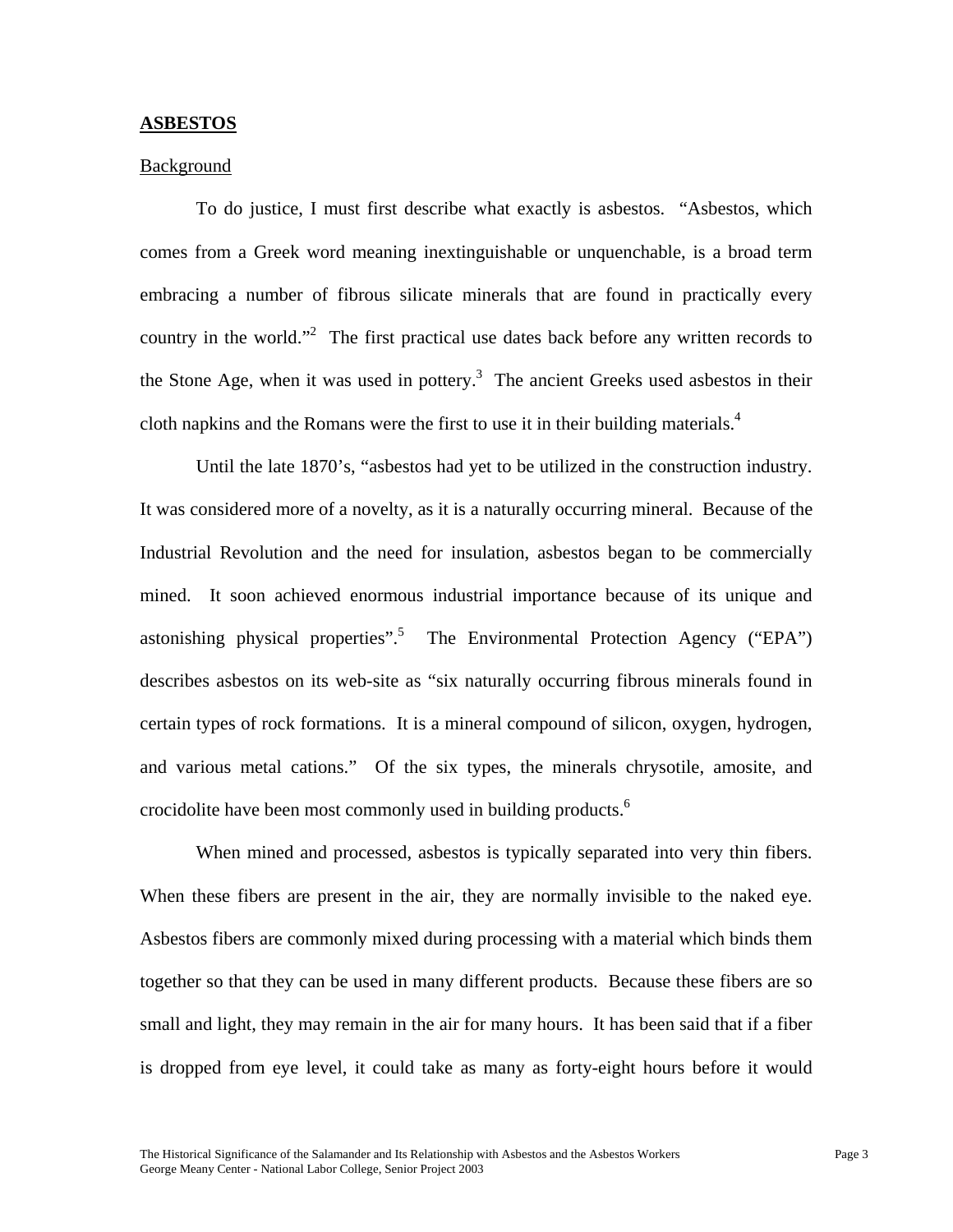reach the floor. The ease in which asbestos containing material ("ACM") is spread in a building and easily inhaled is the reason that asbestos gets its bad reputation and becomes a major health problem for those exposed to it.<sup>7</sup>

#### Health Effects

"Asbestos fibers can cause serious health problems. If inhaled, these tiny fibers can impair normal lung functions, and increase the risk of developing lung cancer, mesothelioma, or asbestosis. It could take anywhere from 20 to 30 years after the first exposure for symptoms to occur. Severe health problems from exposure have been experienced by workers who held jobs in industries such as shipbuilding, mining, milling, and fabricating."<sup>8</sup>

"The adverse biological effects of asbestos were observed as early as the first century by the Greek geographer Strabo and by the Roman naturalist Pliny the Elder, both of whom mentioned in passing a sickness in the lungs of slaves whose occupation was to weave asbestos into cloth. Strabo and Pliny were calling attention for the first time in history to a disease that would one day be known as asbestosis - a form of pneumoconiosis (the general term for all dust diseases of the lung) caused by the inhalation of the fine fibers and particles of asbestos."<sup>9</sup> The effects of asbestos would not surface again until just before the turn of the century, when an Inspector Auribault with the Department of Labor in Caen noticed very high mortality rate among workers at an asbestos weaving mill at Cond'e-sur-Noireau, France. Unfortunately, no one realized the importance his findings.<sup>10</sup>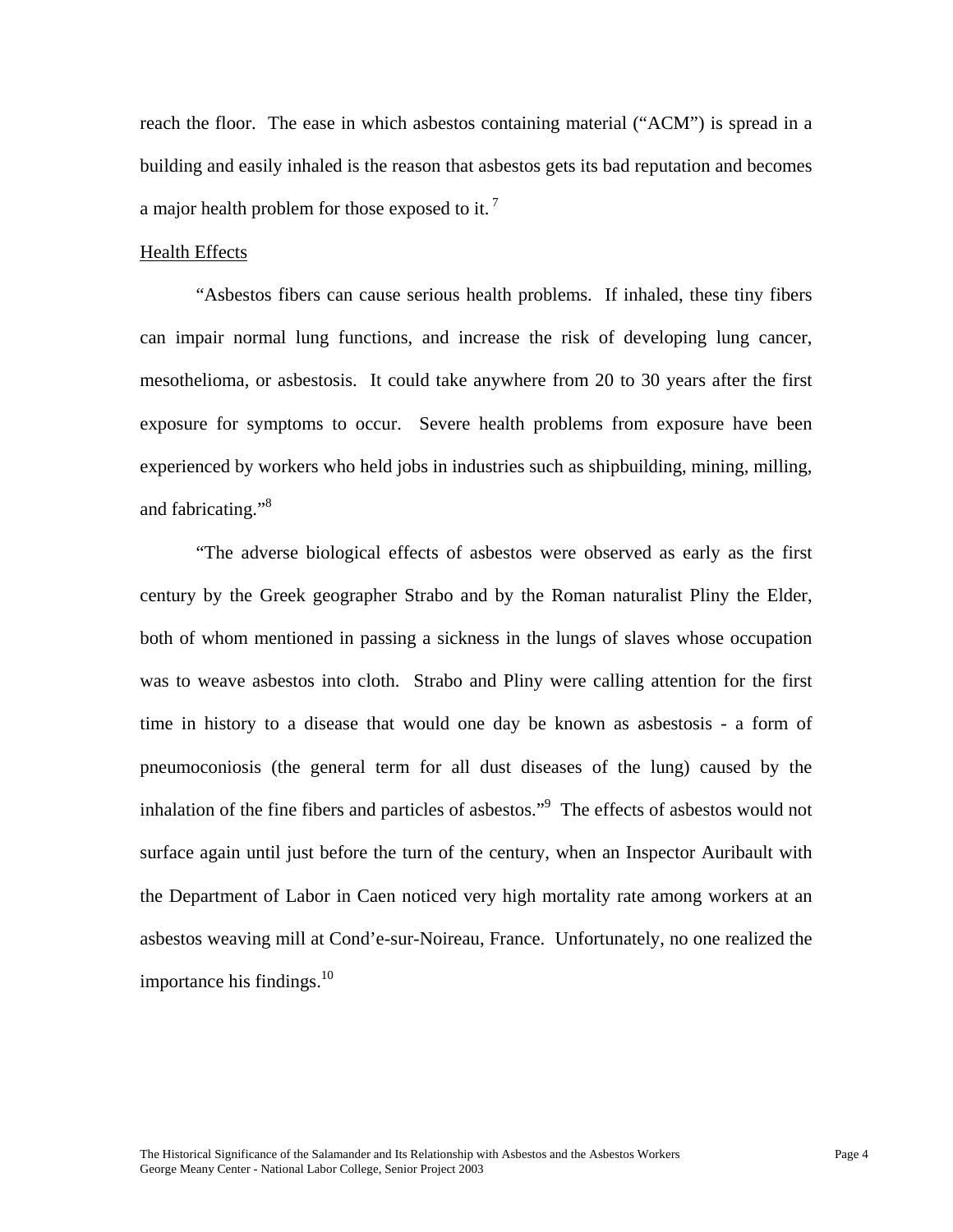#### Physical and Optical Properties

The physical and optical properties of asbestos are described in a paper written by C. J. Rawalt: "Asbestos has a high thermal stability, excellent tensile strength (stronger than steel), resistance to chemical attack, good thermal and electrical resistance and ability to be subdivided into fine fibers. Perfect lengthwise basal cleavage is a characteristic of asbestos. Hardness can range from 3.5 to 5, colors: green, gray, bluish gray, brown, black, or white, and are usually found in metamorphic rocks. Between cross-polarized light it 'flashes' meaning it is anisotropic mineral."<sup>11</sup>

Paul Brodeur says "Asbestos appears to be highly combustible, yet it can withstand the fiercest heat. It seems as perishable as grass, but by virtue of being almost immune to the forces of corrosion and decay under almost every condition of temperature and moisture (and of being resistant as well to the action of most acids, alkalis, and other chemicals) it is just about indestructible. It looks extremely fragile, yet its fibers have a tensile strength equal to that of piano wire. Apparently as light and feathery as thistle or eiderdown, it is actually as heavy and dense as the rock from which it is extracted. In one sense, then, it is a fiber of stone. In another sense, however, it is a mineralogical vegetable whose fibers are so soft and flexible that they can be carded, spun, and woven as easily as fibers of cotton or flax."<sup>12</sup>



These photographs are of asbestos, viewed under an electron microscope.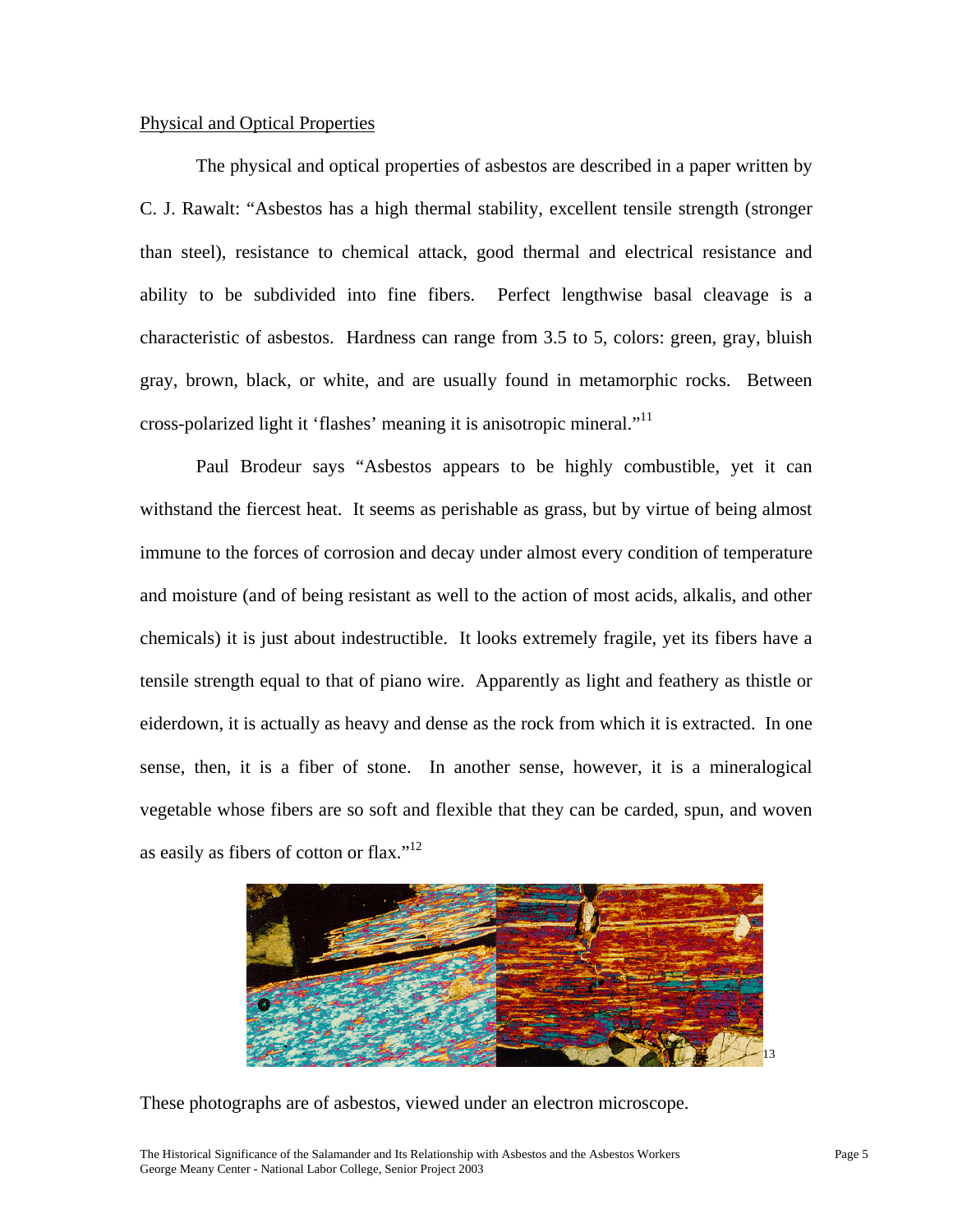#### Historical Uses

There are several references that illustrate that once people began to realize that asbestos was non-combustible, they began to use it in several ways, some of which were practical and others which made it look as if they had special powers. Strabo and Plutarch noted that the perpetual wicks which were used at the sacred lamps of the vestal virgins were made of woven asbestos. Some believed that they would burn for a thousand years.14 Pliney described asbestos as being used in "funeral dress of kings" and noted that it had been used for centuries as part of cremation ceremonies, even though asbestos cloth or "cere" was not only rare but costly. The Egyptians took advantage of this through trade with the Athenians, and created quite an industry in the manufacture of the cere cloths. Archeologists have found many mummies wrapped in garments woven of asbestos dating back many thousands of years ago.<sup>15</sup>

"Toward the close of the reign of Kao Tsun, (386-532 A.D.), the king of Su-le (Kashgar) sent an emissary to present a garment *(kasaya)* of Cakyamuni Buddha, over twenty feet in length. On examination, Kao Tsun satisfied himself that it was indeed a Buddha's robe. To prove authenticity, the Emperor had the cloth put to a test and exposed to a violent fire for a full day, but it was not consumed by the flames. All spectators were startled and spell-bound."<sup>16</sup> During the Dark Ages, Emperor Charlemagne of France convinced warrior guests from a rival kingdom that he (Charlemagne) possessed magical powers by putting an asbestos tablecloth in the fire and then withdrawing it undamaged from the flames.<sup>17</sup> Marco Polo indicated that the Tartars had sent a handkerchief of the Lord to the Bishop of Rome made woven of salamander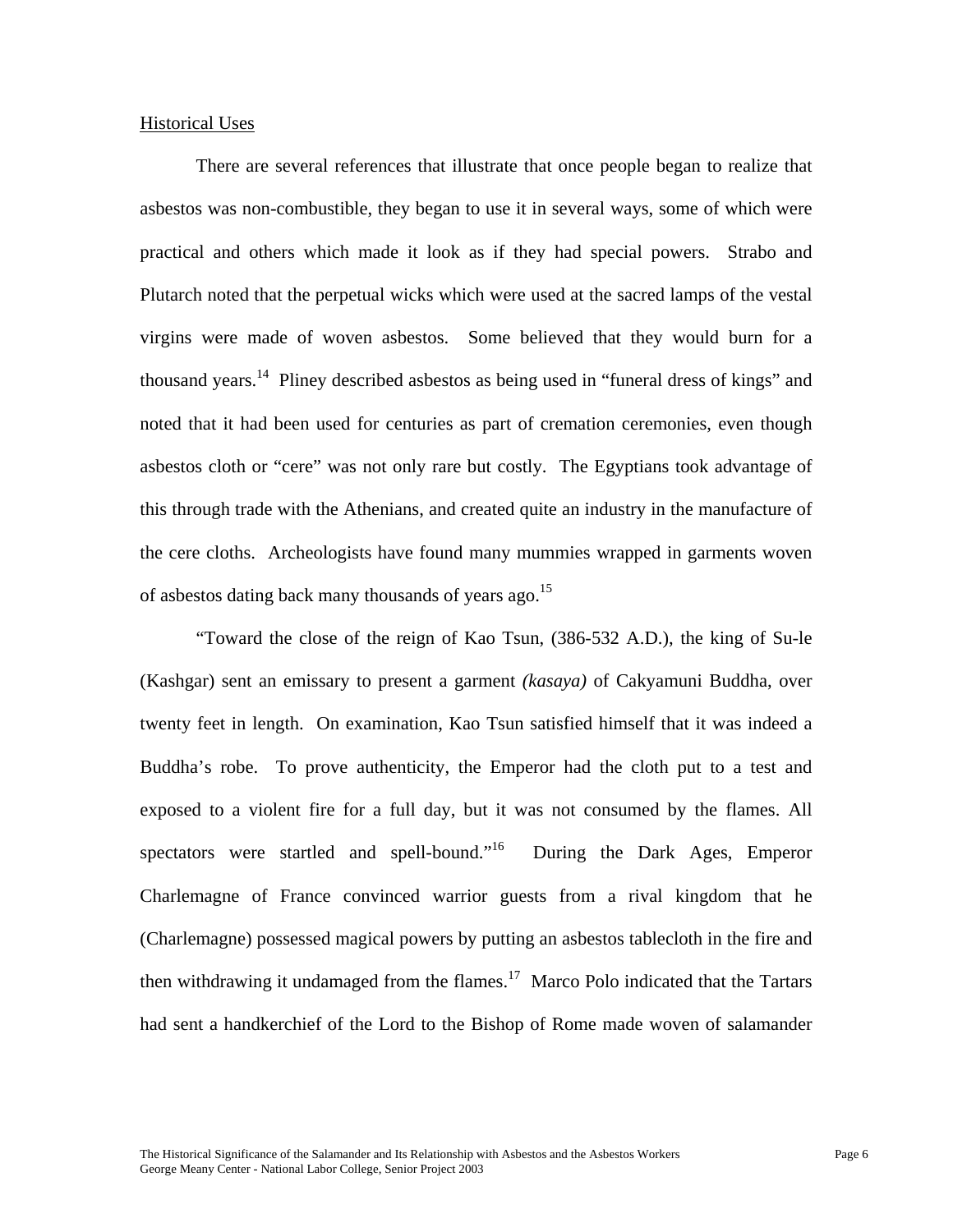wool.<sup>18</sup> Noted American inventor and scientist Benjamin Franklin was known to carry a coin purse made of asbestos so that his money would not burn a hole in his pocket.<sup>19</sup>



#### **THE SALAMANDER**

The salamander (the name possibly coming from the Greek *salambe* meaning 'fireplace') was often visualized as a small dragon or lizard. But what set the salamander apart from other lizards or serpents was the fact that it was a fire element. According to some, it was thought that the reason the salamander was able to withstand and extinguish fire was that it was incredibly cold, and it would put out fire on contact. The salamander was also considered to be very poisonous, so much so, that a person would die from eating the fruit from a tree around which a salamander had entwined itself.<sup>20</sup>

The foundation of the salamander's fire resistant powers may be based on the fact that the real salamander secretes a milky juice from the pores of its body when it is irritated. This could possibly defend the amphibian for a few moments if put in a fire. Salamanders hibernate and often hide in hollow trees or wood piles in the winter, where they coils themselves up and remain in a torpid state until the spring. For this reason, they would often be found hiding within the firewood, and when the wood was added to the fire the hidden salamander would wake up with only enough time to put forth all of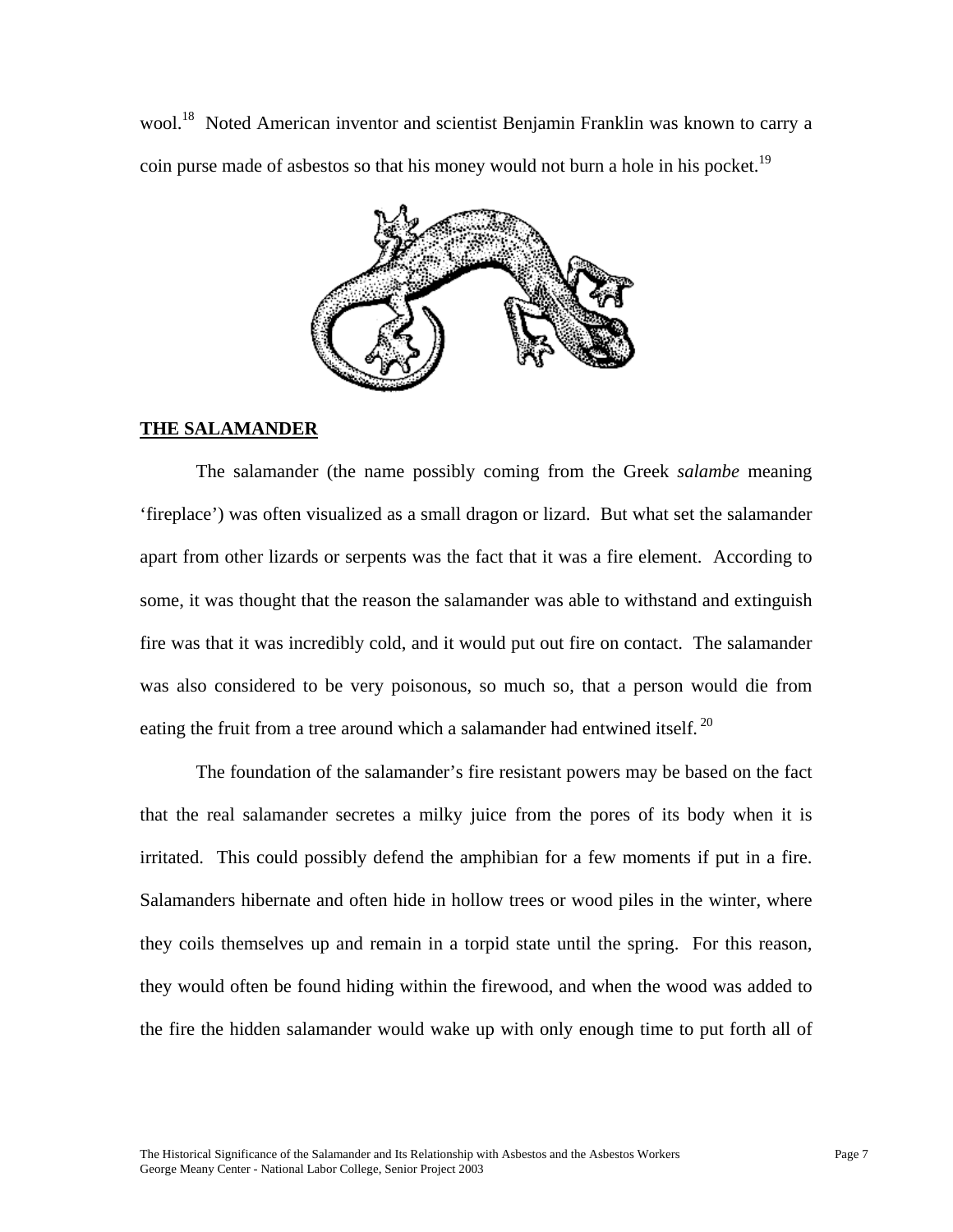its faculties for its defense.<sup>21</sup> This is more than likely the reason why the salamander got the reputation of being impervious to fire.

The salamander also represents those who pass through the fires of passion and of this world without stain. "Therefore, it stands for chastity, loyalty, impartiality, virginity, courage, Jesus, Mary, and the faithful."<sup>22</sup> The salamander is also used to symbolize the flames which it passes through and so is a symbol of fire, temptation, and burning desire.<sup>23</sup>

While it may be using creative license to hypothesize that there may be a connection between the early references to salamanders and the more recent, the correlation becomes much stronger as the years pass. The first reference that I was able to find that referenced the salamander's ability to withstand fire was in the *Bible*, and according to the *Jewish Encyclopedia*, is "And the angel of the Lord appeared to him in a flame of fire out of the mist of a bush and he looked, and behold, the bush burned with fire but was not consumed."  $(E_{\rm X}, 3:2)^{24}$ 

Another portion of the Old Testament gives asbestos a possible first use in fire protection. The biblical story has King Nebuchadnezzar punishing three Hebrew children, Meshach, Shadrach and Abednego, by throwing them into the fiery furnace. (Daniel 3:20) It has been hypothesized that they were wearing clothes made from asbestos fibers, and therefore were protected from the flames.<sup>25</sup> William of Normandy (1027-1087 A.D.) called the salamander the symbol of the three Hebrew children who survived the fiery furnace. It was also believed was that the salamander could represent the fourth man seen in the furnace who promised, "When you pass through the waters, I will be with you. When you walk through the fire, you shall not be burned, nor shall the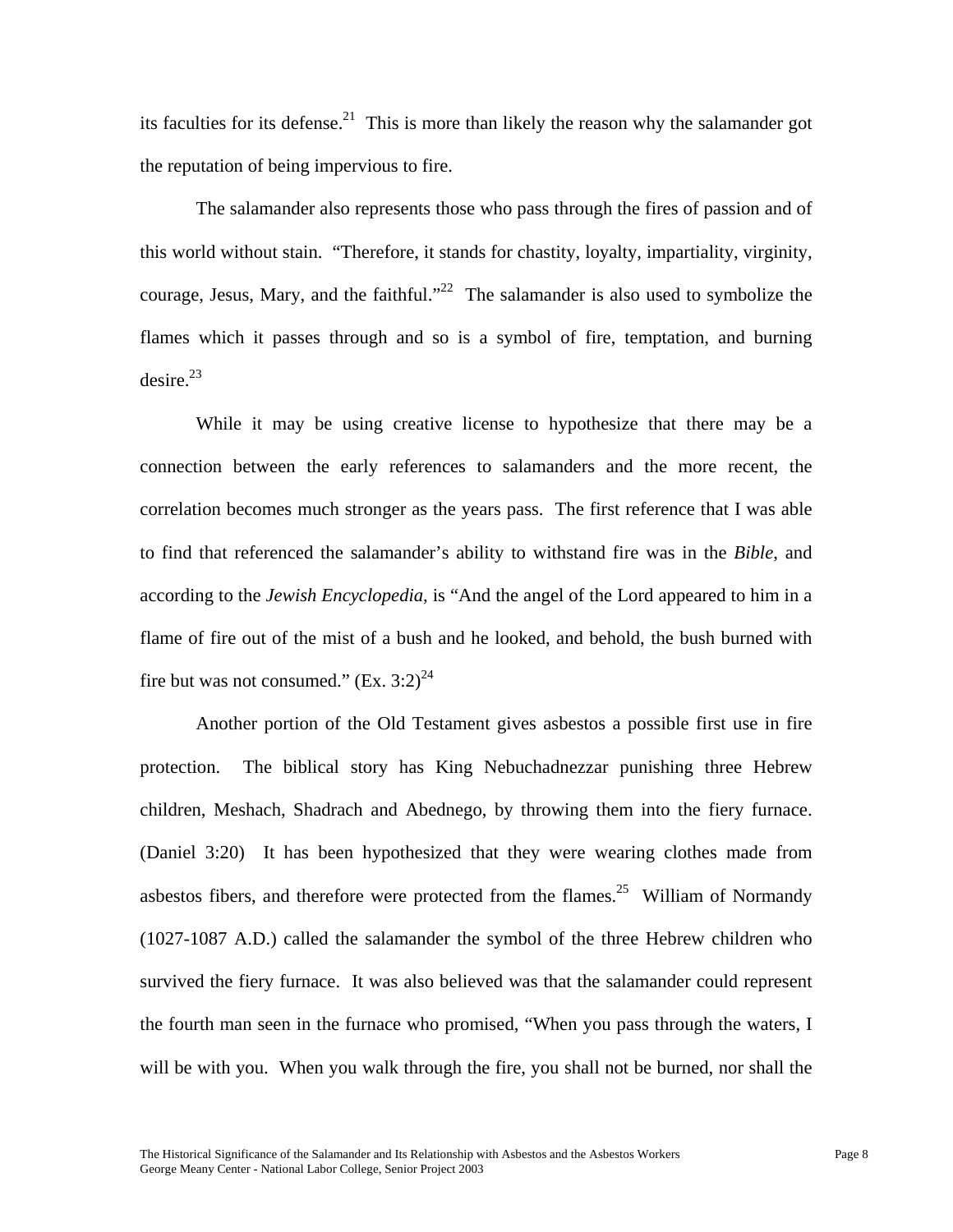flame scorch you." (Isaiah 43:2) Cloquet considers Christ the salamander king of fire because he passed through the fires of hell after his crucifixion without harm.<sup>26</sup>

In Egyptian hieroglyphics, the salamander is "a human form pinched to death with the cold."<sup>27</sup> In Book X of his *Natural History*, Pliny said, speaking about salamanders, "This animal is so intensely cold as to extinguish fire by its contact, in the same way that ice does. It spits out a milky matter from its mouth, and whatever part of the human body is touched with this all the hairs fall off, and the part assumes the appearance of leprosy."28 Aristotle is quoted saying in *The History of Animals,* written in 350 B.C., "Now the salamander is a clear case in point, to show us that animals do actually exist that fire cannot destroy; for this creature, so the story goes, not only walks through the fire but puts it out in doing so."<sup>29</sup> St. Isidore of Seville, born at Cartagena, Spain, about 560 A.D.<sup>30</sup> said "The Salamander is so called because it is strong against fire; and amid all poisons its power is the greatest. For other poisonous animals strike individuals; this slays very many at the same time; for if it crawls up a tree, it infects all the fruit with poison and slays those who eat it. It fights against fires, and alone among living things, extinguishes them. For it lives in the midst of flames without pain and without being consumed, and not only is it not burned, but it puts the fire out."<sup>31</sup>

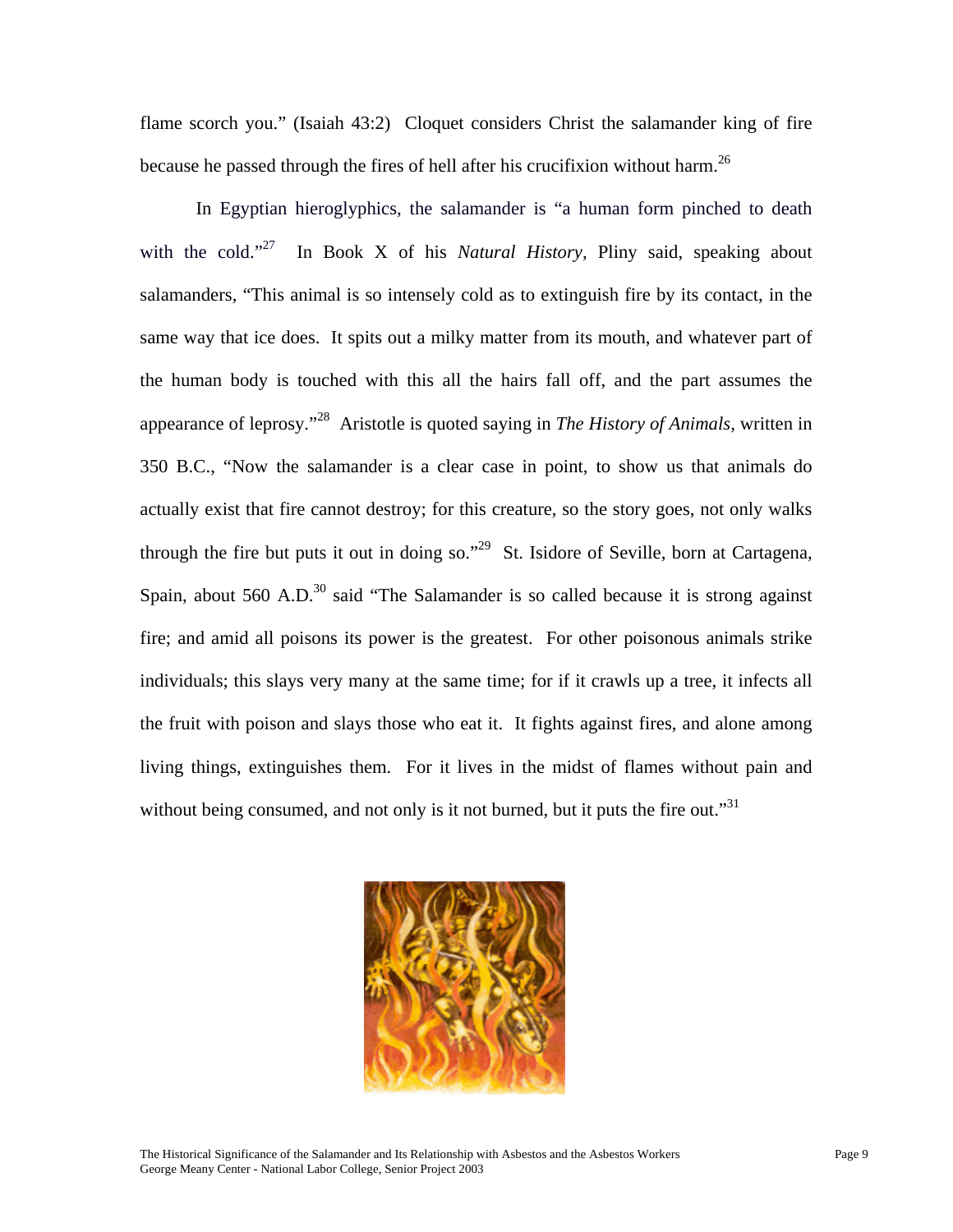

This drawing, although uncredited, (I would like to believe that it is a drawing by Benvenuto Cellini, an Italian artist of the sixteenth century) looks very much like it could be a template for what was to become the Asbestos Workers' logo. The following is from *the Life of Benvenuto Cellini*, written by himself: "When I was about five years of age, my father, happening to be in a little room in which they had been washing, and where there was a good fire of oak burning, looked into the flames and saw a little animal resembling a lizard, which could live in the hottest part of that element. Instantly perceiving what it was, he called for my sister and me, and after he had shown us the creature, he gave me a box on the ear. I fell a-crying, while he, soothing me with caresses, spoke these words: 'My dear child, I do not give you that blow for any fault you have committed, but that you may recollect that the little creature you see in the fire is a salamander; such a one as never was beheld before to my knowledge.' So saying he embraced me, and gave me some money."<sup>33</sup>

#### **ASBESTOS AND SALAMANDERS**

It can be clearly seen that asbestos has been around and utilized for a very long time, but what about its connection with the salamander? The salamander, to most of us,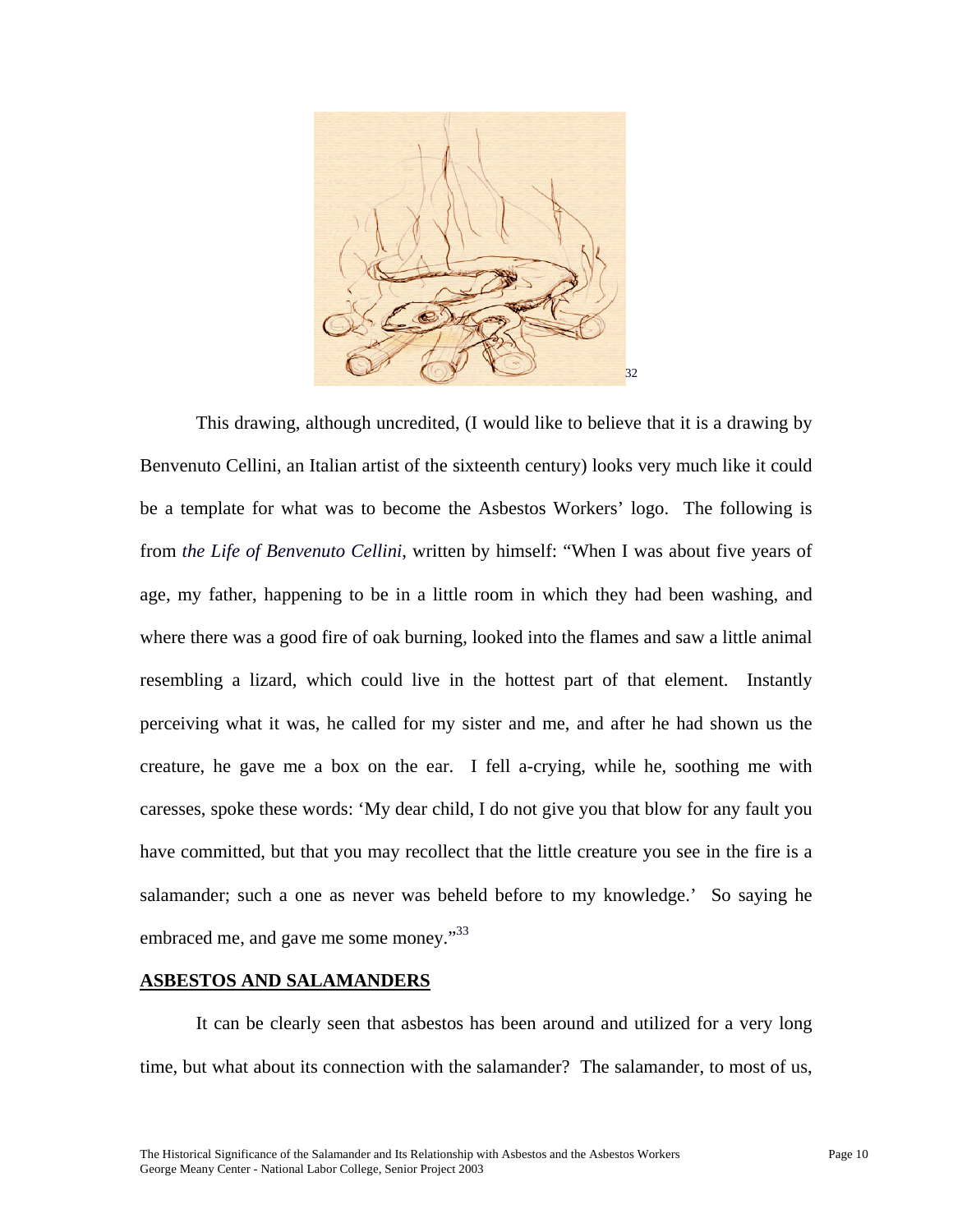is nothing more than just an amphibious creature; nothing really remarkable, maybe just a pet in a terrarium. It has no special characteristics with the exception of its ability to regenerate lost limbs. Only a few really understand the legend of the salamander as it relates to asbestos. However, somewhere along the line, people began to believe that the salamander was a "symbol of enduring faith, or courage, that cannot be destroyed,"34 including a strange ability to live in or put out fire.

The alleged powers of the salamander and that of asbestos were not limited to Europe. The Chinese, as well as the Persians, believed in the powers of the salamander. Cou Mi (1230-1320 A.D.), in his *Ci ya t'an tsa c'ao*, mentions asbestine stuffs twice. In one passage he relates that in his house there was a piece of fire-proof cloth (hwo kwan pu) over a foot long, which his maternal grandfather had once obtained in Ts'uan cou (in Fu-kien Province). This locality renders it almost certain that this specimen belonged to those imported by the Arabs into China during the Middle Ages. Lin Wai Tai speaks of visitors to his house being entertained by him placing asbestos cloth on the hot stove. He also tries to dispel the common belief that asbestos comes not from the hair of the firerodent (salamander), but from the fibers of the mineral-like coal in northern China, that is burnt and woven into cloth.<sup>35</sup>

In the middle of the twelfth century, a forged letter supposedly sent by Prester John, the king of kings, to the Emperor of Byzantium, made its way all over Europe. "This epistle, which is a catalog of wonders, speaks of gigantic ants that dig gold, and of a River of Stones, and of a Sea of Sand with living fish, and of a towering mirror that reflects whatever happens in the kingdom, and of a scepter carved of a single emerald, and of pebbles that make a man invisible or that light up the night.<sup>356</sup> One of its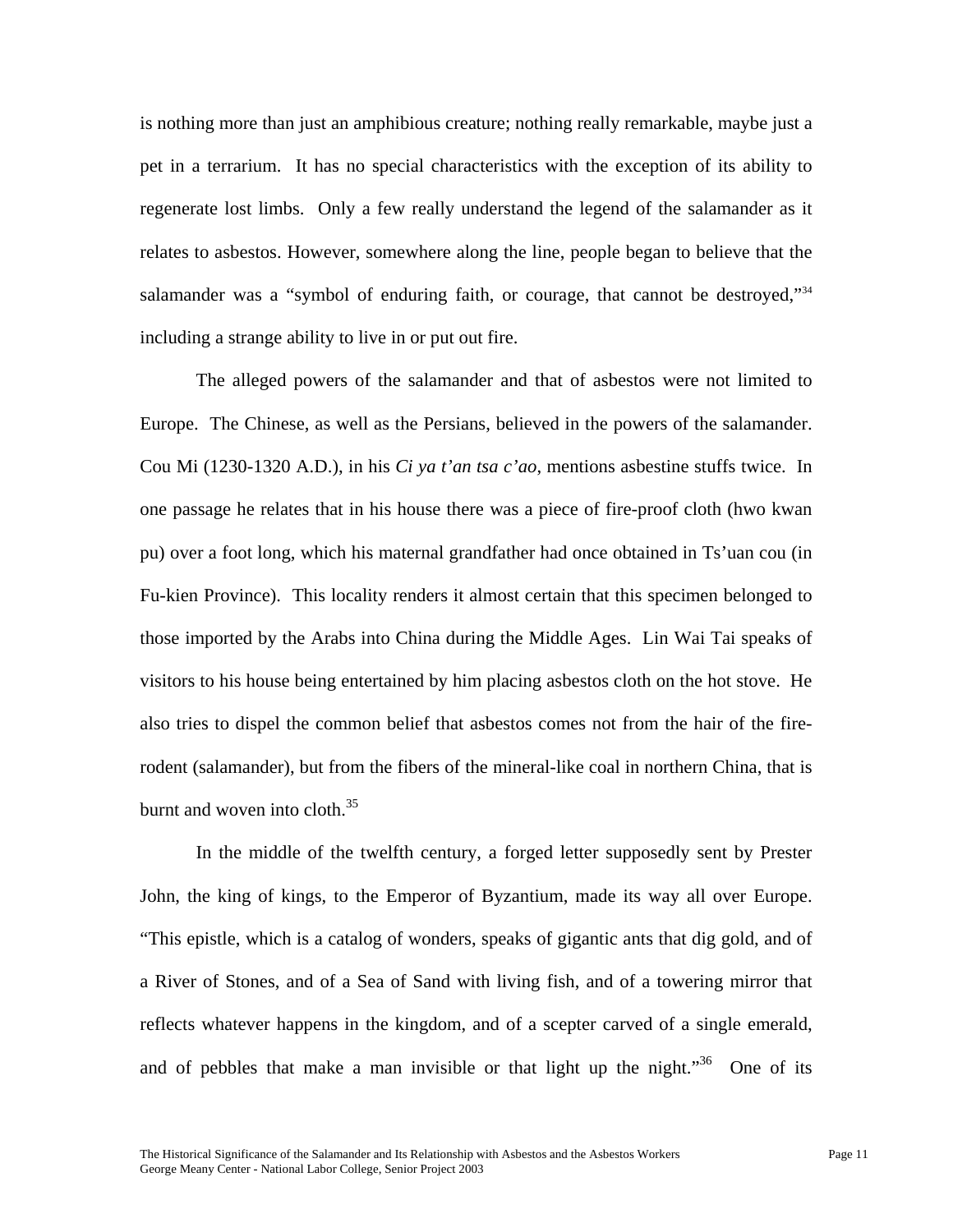paragraphs states: "Our realm yields the worm known as the salamander. Salamanders live in fire and make cocoons, which our court ladies spin and use to weave cloth and garments. To wash and clean these fabrics, they throw them into flames."<sup>37</sup>



The Crowned Salamander of Francis I.

François I of France adopted as his badge "a lizard in the midst of flames," with the legend "*Nutrisco et extinguo*" ("I nourish and extinguish"). The Italian motto from which this legend was borrowed was, "*Nudrisco il buono e spengo il reo*" ("I nourish the good and extinguish the bad"). Fire purifies good metal, but consumes rubbish.<sup>38</sup>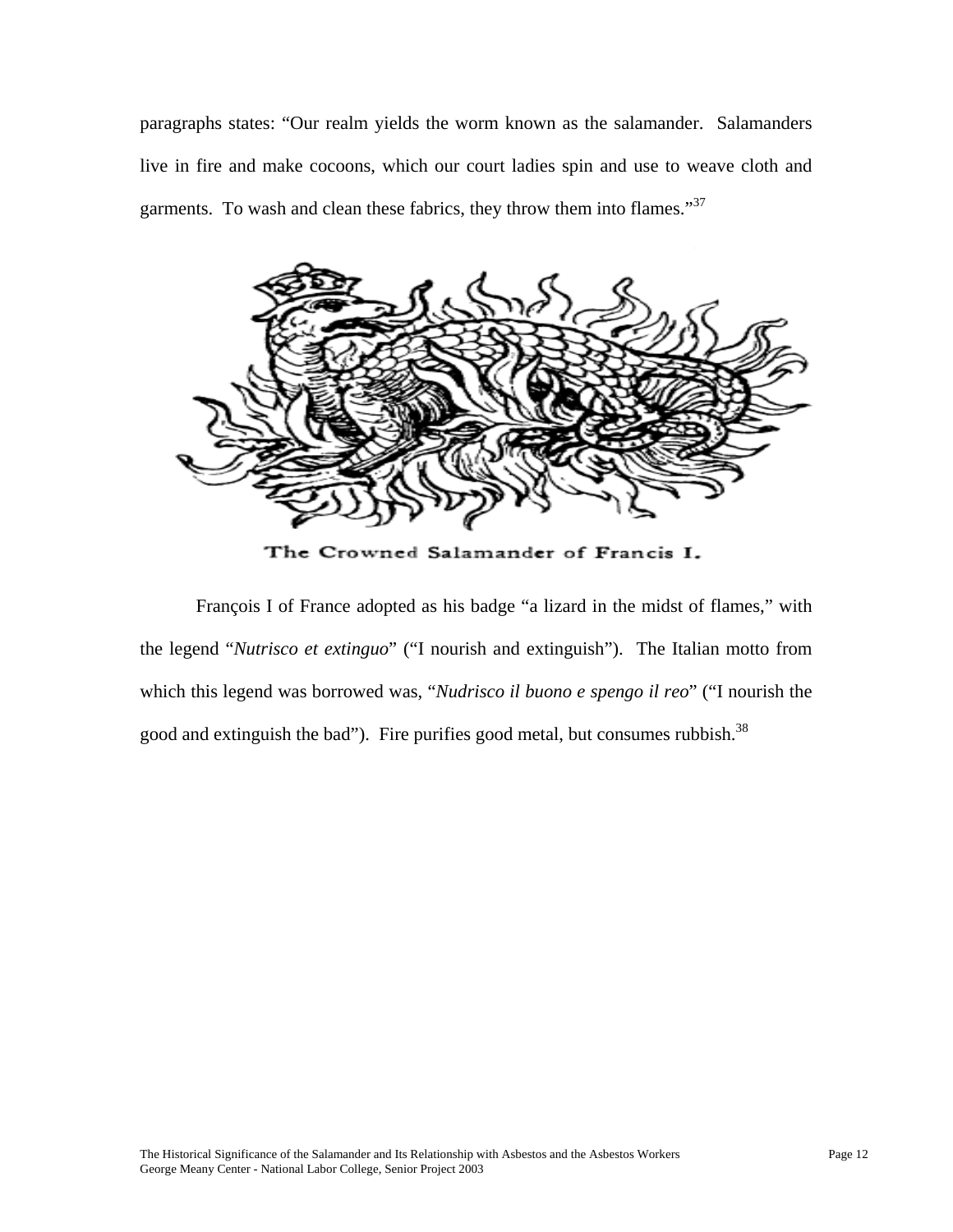

From the great Venetian traveler Marco Polo in approximately 1250 A.D., the following is perhaps one of the very best descriptions of why there is a connection between asbestos and salamanders. This same chapter ran in the A*sbestos Worker*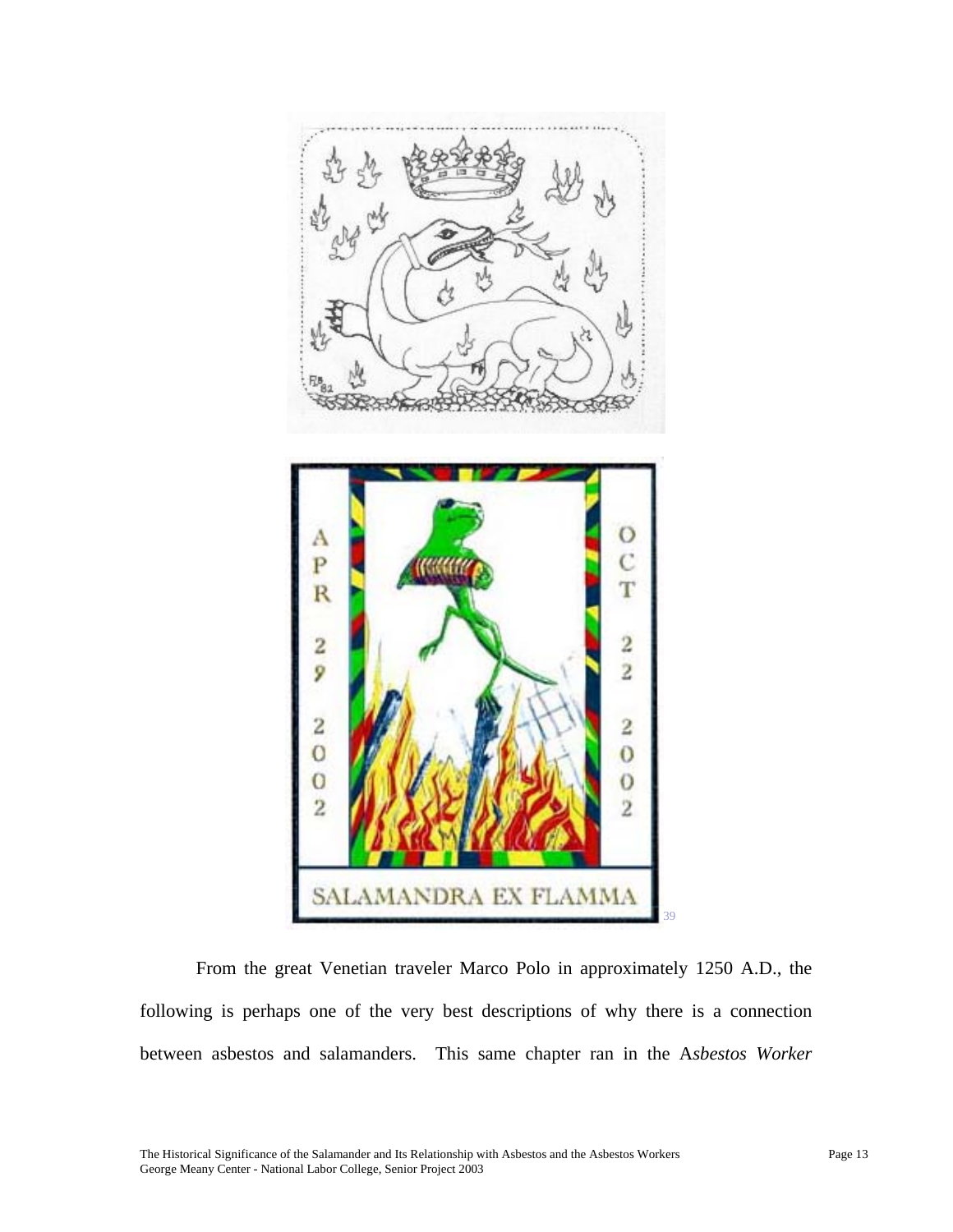*Journal* in August of 1926, however it had not been updated to modern English which

made for a very difficult read. For that reason I chose this rewrite.

#### CHAPTER XXXX

#### *Of the city of Chinchitalas*

Next to the district of Kamul follows that of Chinchitalas, which in its northern part borders on the desert, and is in length sixteen days' journey. It is subject to the grand khan, and contains cities and several strong places. Its inhabitants consist of three religious sects. A few of them confess Christ, according to the Nestorian doctrine; others are followers of Mahomet; and a third class worship idols. There is in this district a mountain where the mines produce steel, and also zinc or antimony. A substance is likewise found of the nature of the salamander, for when woven into cloth, and thrown into the fire, it remains incombustible. The following mode of preparing it I learned from one of my travelling companions, named Curficar, a very intelligent Turkoman, who had the direction of the mining operations of the province for three years. The fossil substance procured from the mountain consists of fibres not unlike those of wool. This, after being exposed to the sun to dry, is pounded in a brass mortar, and is then washed until all the earthy particles are separated. The fibres thus cleansed and detached from each other, they then spin into thread and weave into cloth. In order to render the texture white, they put it into the fire, and suffer it to remain there about an hour, when they draw it out uninjured by the flame, and become white as snow. By the same process they afterwards cleanse it, when it happens to contract spots, no other abstergent lotion than an igneous one being ever applied to it. Of the salamander under the form of a serpent, supposed to exist in fire, I could never discover any traces in the eastern regions. It is said that they preserve at Rome a napkin woven from this material, in which was wrapped the sudarium of our Lord, sent as a gift from one of the Tartar princes to the Roman pontiff. $40$ 

And here is a quote from an anonymous Arabic compilation with a lovely title:

Cloaks of Fine Fabric in Subtle Ruses, Raqa'iq al-hilal fi Daqaiq al-hiyal. It was written

around 1500 A.D., and one passage is headed "Fireproofed garments":

The false prophets included Abu-Ja'wana in al-Ta'if. He claimed to be a prophet and began to play with fire and walk on it or threw his tunic on it and it would put out the flames. The trick he used was the following: he took osier branches, white tragacanth gum, white mallow and asbestos. He ground all the ingredients, mixed them with white of egg and spread the mixture over the skin of his hands and feet. When he played with fire, it did not hurt him.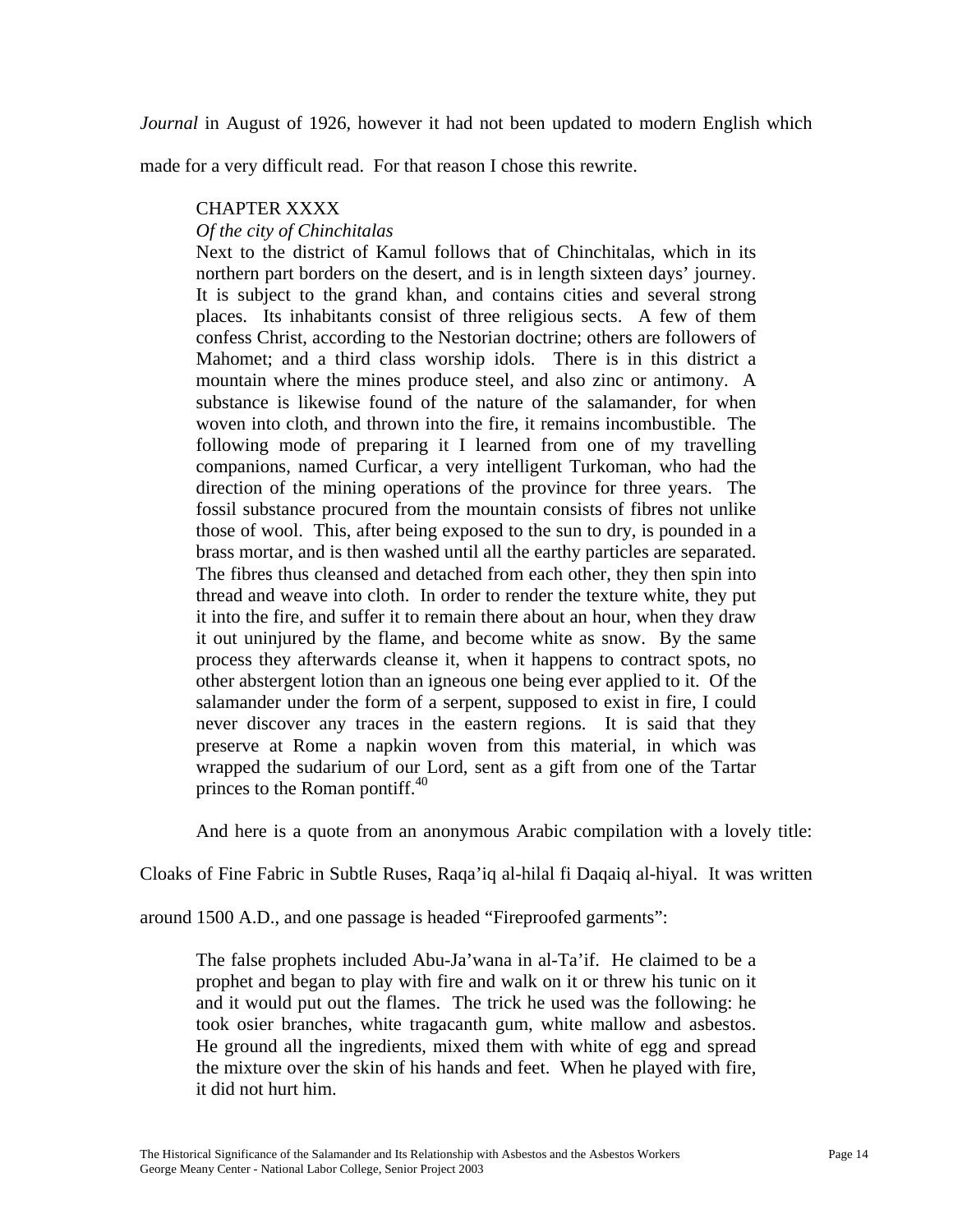He had a tunic coated with the concoction. He dropped it on the fire, which had no effect on it and would often go out. He also had a sash woven from the feathers of a phoenix. He threw it into the fire, but it would not burn  $\frac{41}{1}$ 

William Shakespeare uses a salamander reference in Henry IV., iv. 3. "I have maintained that salamander of yours with fire any time this two-and-thirty years." Leonardo da Vinci said that the Salamander fed on fire and in this way renewed its skin. Da Vinci inspired one of the great castles, the Chambord castle, built around 1537 A.D. It is decorated with François I's initials and a salamander motif. This enigmatic emblem appears over eight hundred times throughout the castle.<sup>42</sup>

The following abstracts of articles were found in the *New York Times* from the late nineteenth century, and illustrate the fascination with folklore and with the salamander. This was the time when the pipe coverers in New York were looking for a name for their organization. The articles illustrate that the use of a salamander as a logo for asbestos workers was not unreasonable.

UGLY IF NOT VENOMOUS TWO GENUINE FIREPROOF SALAMANDERS. THE FAR-FAMED BEAST, A MYTH ALMOST IN THE WORLD OF SCIENCE, BROUGHT TO NEW-YORK New York, N.Y. May 15, 1887 The salamander has turned up at last. In this year 1887, the nineteenth century after Christ, the far-famed beast that made itself so generally disliked in the Jurassic period that it has constantly been remembered in history, both sacred and profane, and in myth, tradition, and fable, through all the centuries since men used signs for writing has at last appeared in New York City. There is no doubt to his authenticity. The old original fireproof salamander, two of him in fact can now be seen by anybody, admission is free…

MEDIAEVAL STORIES THE EXEMPLA OR ILLUSTRATIVE STORIES FROM THE SERMONES VULGARES OF JACQUES DE VITRY. Edited, with Introduction and Notes, by THOMAS FREDERICK CRANE, Professor in Cornell University. London: Published for the Folk Lore society by DAVID NUTT, 1890 New York, N.Y. May 3, 1891 Parables, fables, and short well-known tales probably never took so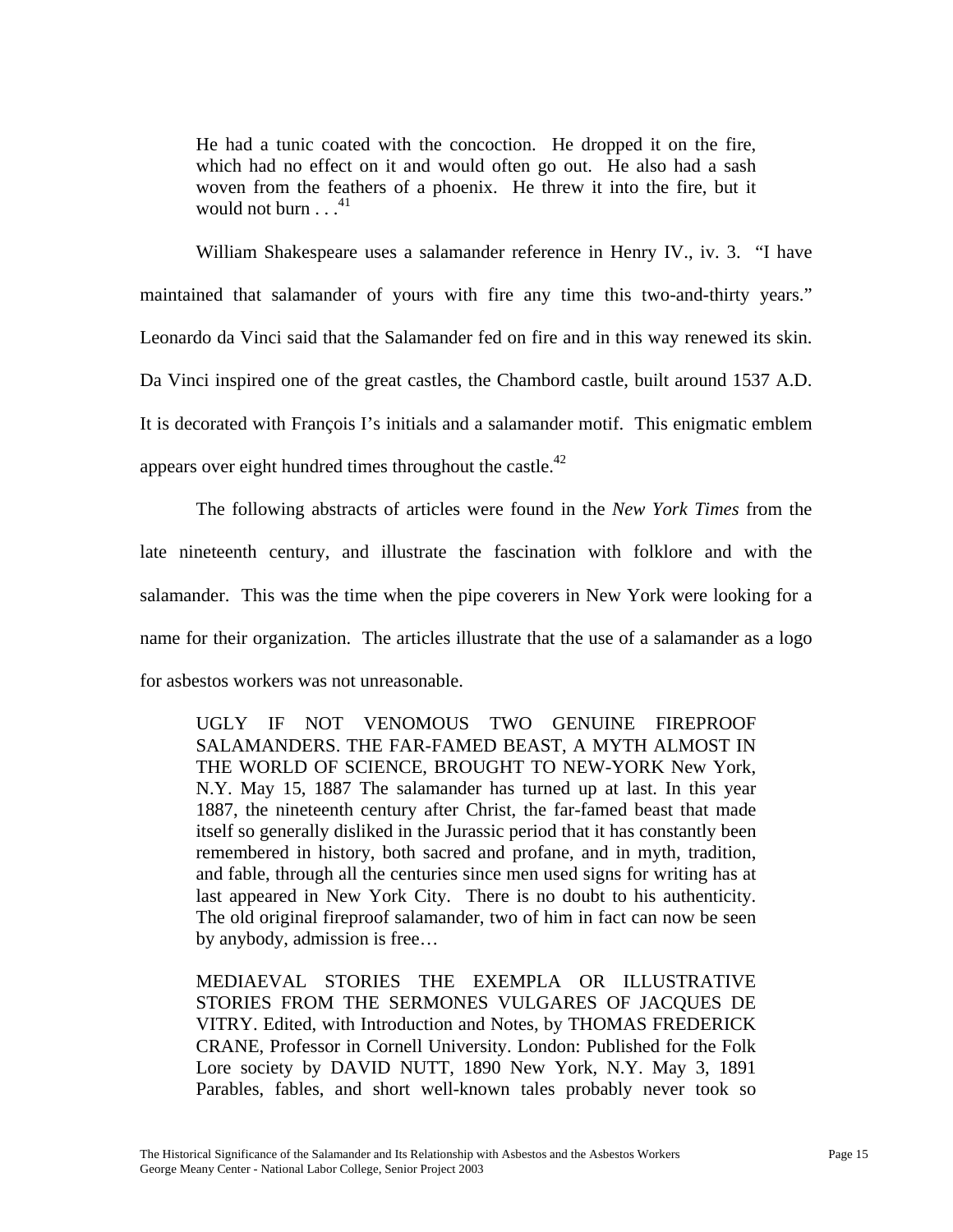prominent a place in Europe as they did in the Middle Ages. Christianity was narrow, suspicious of the heathenism that was latent in all lands and jealous of the prestige won by Mohammedanism, not to speak of Judaism and its ancient claims to superiority in learning.

FOLK-LORE OF THE ORIENT PERSIAN, ARABIAN, AND JEWISH MYTHOLOGY. THE FAIRY SUPERSTITION AND ITS PROBABLE ORIGIN HOW THE FAIRY COURT WAS ORGANIZED TRADITIONS FROM THE PROPHET AND ARABIAN CUSTOMS THE WONDERFUL ASS, AND OTHER ANECDOTES. New York Times New York, N.Y. Apr 21, 1878 In the popular superstition of almost all nations the belief in fairies has occupied an important place. These beings are generally represented as human in appearance, though gifted with supernatural powers.

Clearly, it is not unreasonable to believe that the first Insulators in New York read

these *New York Times* articles and possibly aided them in choosing a meaningful icon such as the salamander.



These are the Asbestos Workers union's logos. The one on the right can be found on early letterhead dating back to when they were called National Association of Heat, Frost and General Insulators and Asbestos Workers of America. The logo itself has not changed much and is still currently used. The one on the left is a more modern version of the same idea.

Below is a page from the Asbestos Workers web-site, insulators.org. I complement them for addressing the need to know who we are and how we got to be who we are. Also, I would say that they almost got it right as far as the salamander is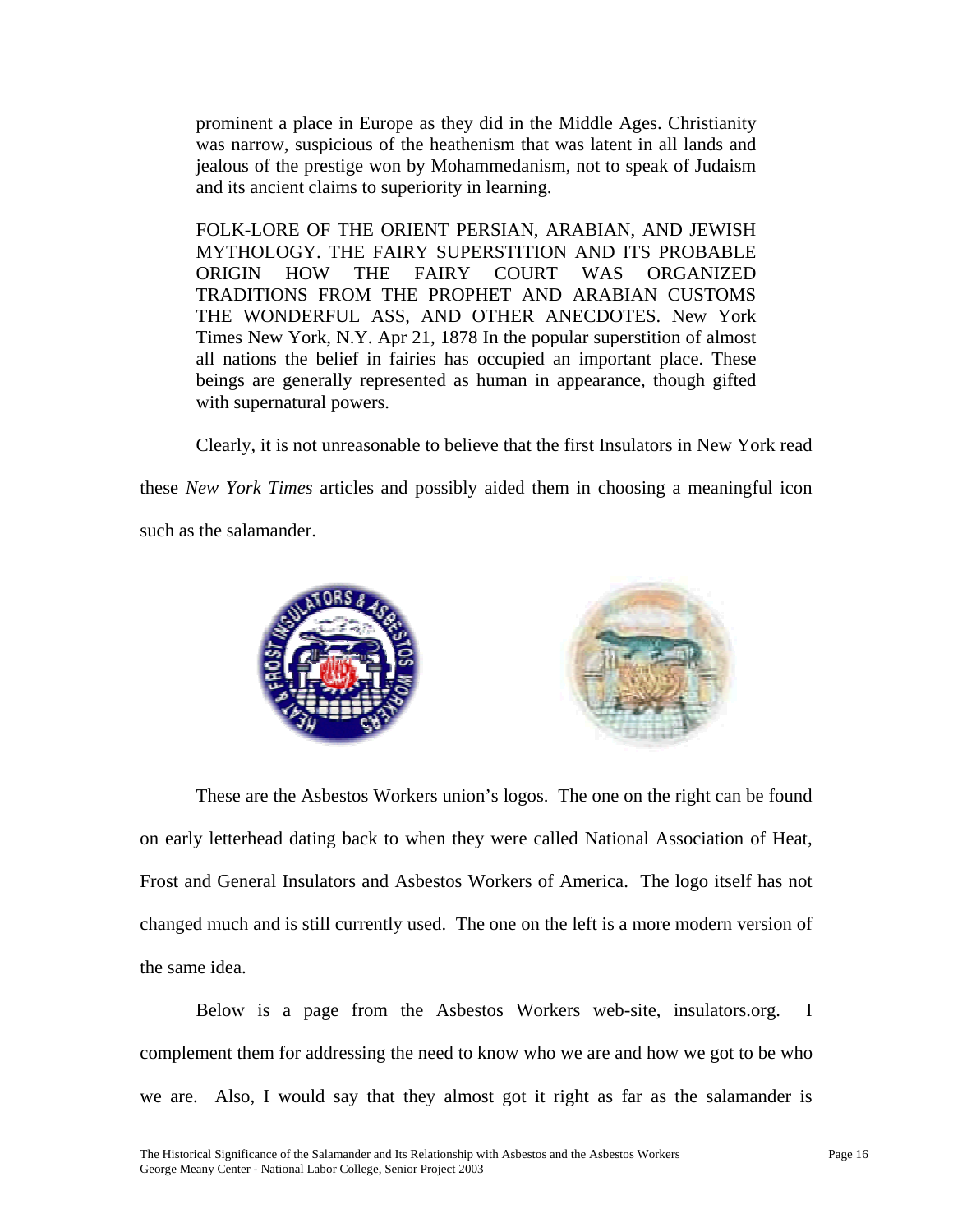concerned (with the exception that the salamander is not reptile). While I would never expect as much information on the website as I have provided, I believe that there is much more interest in the origin of our logo's use of the salamander, something that illustrates the salamander's historic role as a good luck charm as well as its long historical ties to asbestos.

### *Asbestos Workers International Union History*

The International Association of Heat and Frost Insulators and Asbestos Workers Union dates back to the late 1800's and the emergence of steam power. The expanded use of steam power during this era had a profound effect on the industrial sector, leading to better heated, more efficient factories and plants, improved working conditions, and the creation of thousands of new manufacturing jobs.

The widespread use of steam power also created an entirely new industry--the insulation industry. Skilled insulation mechanics were needed to insulate steam boilers in an effort to conserve the precious energy being piped to residential and industrial facilities. The insulation mechanics who provided this craftsmanship worked almost totally without organized representation. By the end of the nineteenth century, a few localized associations attempted to look after the interests of their members in specific cities.



The first attempt to form a national bond between insulator's associations came in 1900, when the Salamander Association of New York **(which took its name from the reptile that according to legend had a skin that was impervious to fire)** sent out an appeal to related crafts in other cities to form a "National Organization of Pipe and Boiler Coverers." The initial appeal did spark interest, and two years later a much more decisive action was taken by the officers and members of the Pipe Coverer's Union, of St. Louis, Missouri.

The St. Louis group sent out an announcement that it had affiliated with the National Building Trades Council of America, and invited other pipe coverer unions and related trades to join with them in the pursuit of better working conditions, pay that was commensurate with their skills, and the strength that comes from unity. The first appeal of unity was sent to targeted cities where other asbestos workers already were enjoying the benefits of union affiliation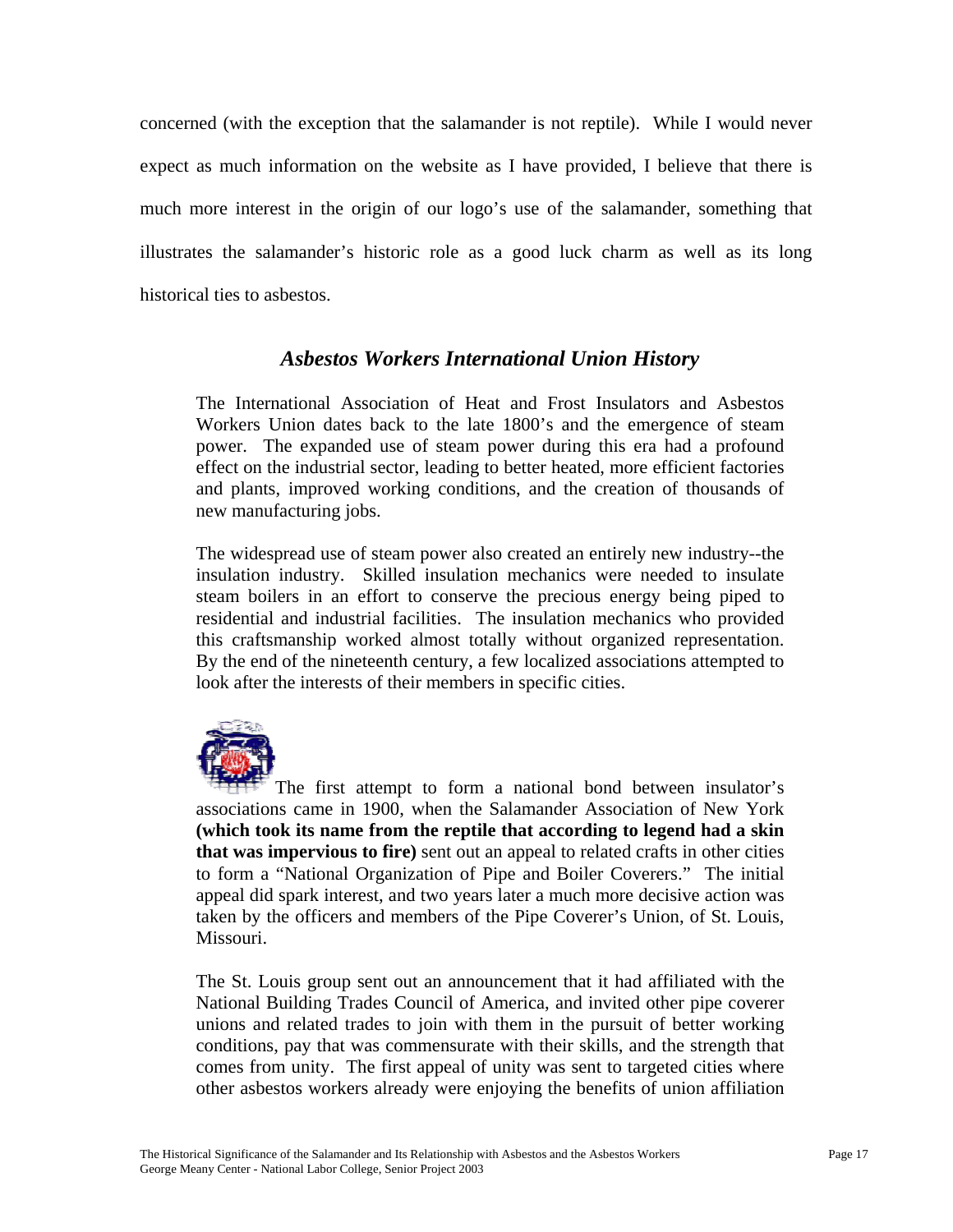such as New York, Chicago, Cleveland, and Detroit. In all, seven local unions from around the nation responded favorably, and the hard work of laying the foundation for an international union was begun.

With the St. Louis union leading the way, the interested locals met for their first convention on July 7, 1903 in the city of St. Louis. The results of that inaugural convention were impressive - a constitution was drafted and approved; by-laws were adopted; the first president was elected, Thomas Kennedy from Chicago; and a formal name was adopted, the National Association of Heat, Frost and General Insulators and Asbestos Workers of America. September 22nd of that year, the American Federation of Labor issued an official charter designating the Asbestos Workers as a national union.

The year 1910 marked a new plateau for the Union. Several Canadian local unions added their strength to their American brothers. In light of these advances, the Asbestos Workers applied to the AF of L for a new charter, this time as an international union under the name the organization bears today: The International Association of Heat and Frost Insulators and Asbestos **Workers** 

The goals of the new International Union were spelled out in the charter: "The object of the International Association of Heat and Frost Insulators and Asbestos Workers shall be to assist its membership in securing employment, to defend their rights, and advance their interests as workingmen; and by education and cooperation raise them to that position in society to which they are justly entitled." Since that time, leaders of the International Union took this objective to grow this small group of local unions to over 120 local unions and a membership in excess of 20,000.

After World War II, the International Union's growth and prosperity was tempered by frightening new evidence that confirmed long-held suspicions by the International Union's leadership: Workers who were exposed to asbestos died in disproportionate numbers from cancer. The suspicion hung on, but medical records of deceased members often were inaccurate or unavailable, and the asbestos industry itself coldly rejected the union's charges and did not cooperate in efforts to resolve the tragic problems created by exposure to asbestos fibers.

The Asbestos Workers, through their Union, fought on, alone. They continued the battle for full disclosure of the truth, and when it was finally successful, the facts proved to be even worse than had been suspected. Medical evidence which was largely financed by the workers themselves, through the International Union, now conclusively proves that exposure to asbestos fibers produces an extraordinarily high risk of contracting cancer.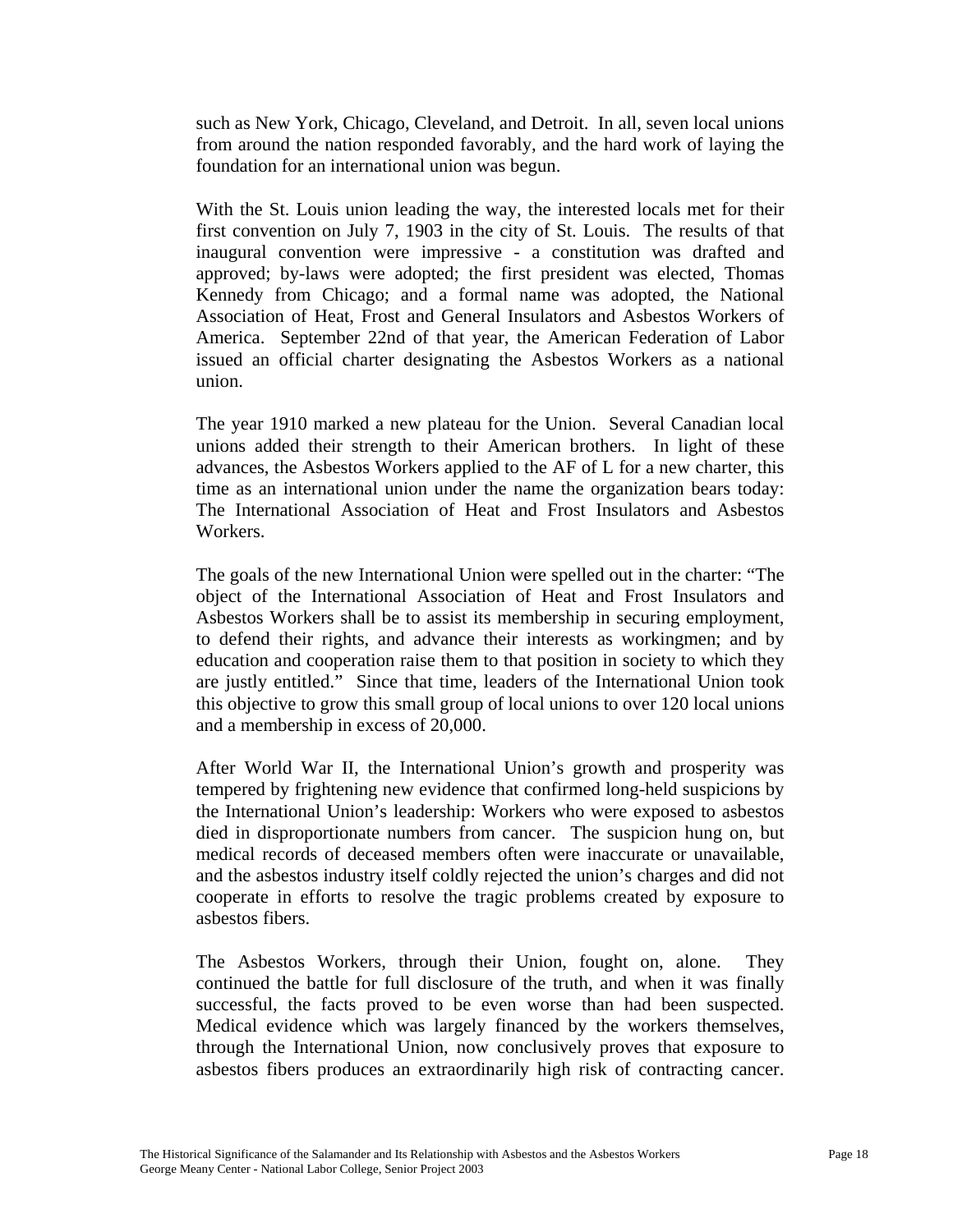Another sad aspect of asbestos exposure is that related diseases often do not show up for twenty or thirty years.

Since this evidence was proven, the Union has fought for passage of new safety and health laws to help protect its members as well as the public. The Environmental Protection Agency has banned the use of asbestos in the insulation industry in the United States. Asbestos has also been banned from use in many other products as well. The International Union continues to provide its members with education and training with the latest state of the art work practices in the handling of any and all materials used in the industry.

But through its long and proud history, the Asbestos Workers International Union has never shied away from adversity or allowed negative factors to impede the achievement of those admirable goals set out in the International charter of 1910. Asbestos Workers members are justifiably proud of the important part that their Union has played in the birth and growth of the modern American and Canadian labor movement. Through the determination and commitment of their leaders from Thomas Kennedy through current President James A. Grogan, the Asbestos Workers International Union continues to strive for employment opportunities, equality in the work place, continuing education, and the safety and well being of the membership.<sup>43</sup>

#### **THE SEARCH**

I searched fervently for the Knights of Labor's Salamander Association's logo to no avail. I can only assume the person that made the association between salamanders and asbestos was a true believer in symbolism as well as the union movement and clearly understood how the use of the salamander would be interpreted in a hundred years. My research took me in many different directions, including a trip to the Library of Congress, in hope of finding something that connected Terence Vincent Powderly's Knights of Labor with the Salamander Association. I found my search to be most interesting, although due to time constraints, it was not as fruitful as I had hoped. Eventually, with the help of Dr. Robert Reynolds of the George Meany Center for Labor Studies, I located a reference to the Knights of Labor's use of symbolism which gives credence to my argument that the use of the salamander is much more than a casual choice for a mascot.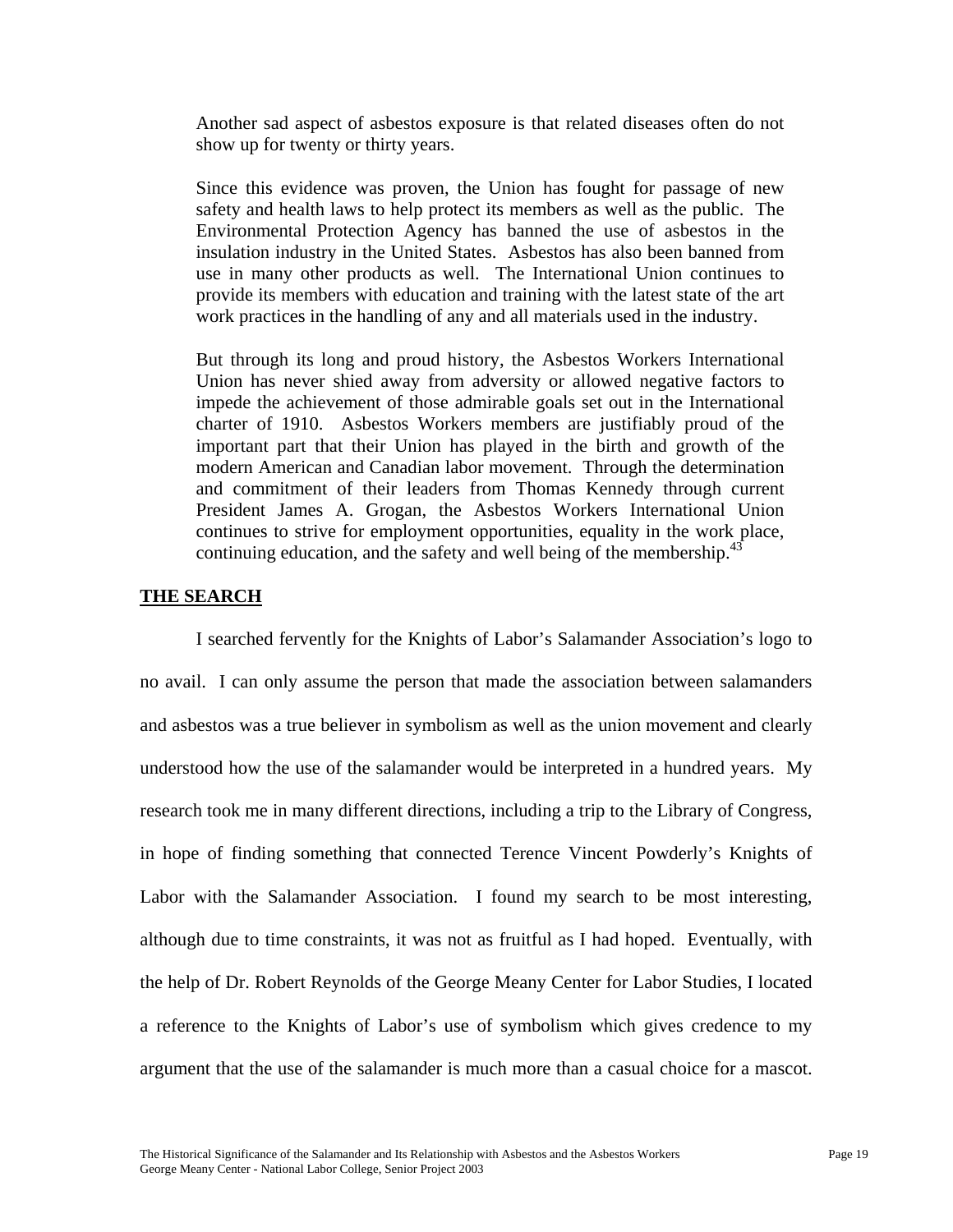This would be consistent with my hypothesis for the use of the salamander. Quoting from *Beyond Labor's Veil*, "anthropologists, folklorists, and historians have long believed that language is symbolic and that meanings attached to words often transcend the literal."44 Also mentioned was "objects that venerated the organization promoted pride and solidarity." Certainly, the salamander fulfils these criteria.

In another effort that did not bear fruit, I contacted my local library in San Diego, California that has a "pay for service" research partner called the Terra del Sol Research Center. I tried to use their professional staff to answer one question; "When was the salamander's first use as a logo for Asbestos Workers?" They responded back to me without results. The information I had requested was not available in any of the books or databases available to them.

Throughout my paper I have cited a myriad of historical examples about how the salamander does indeed represent much more than an amphibian that, "**according to legend, had a skin that was impervious to fire**." It could be said that the early asbestos workers in New York who went by the name Salamander Association chose the salamander as their symbol because it just made plain sense. Dr. Gail Malmgreen, Associate Head for Archival Collections and an archivist at the Tamiment Library & Robert F. Wagner Labor Archives, when asked for possible insight to why the logo was used, said that "this type of information was simply not written or collected." Further inquiry regarding the historical use and connection between asbestos and salamanders prompted her to comment that "early trade members were much better educated than those who made a living digging ditches." This is reminiscent of a conversation I had with Archie Green, a well known folklorist and much published writer. When I asked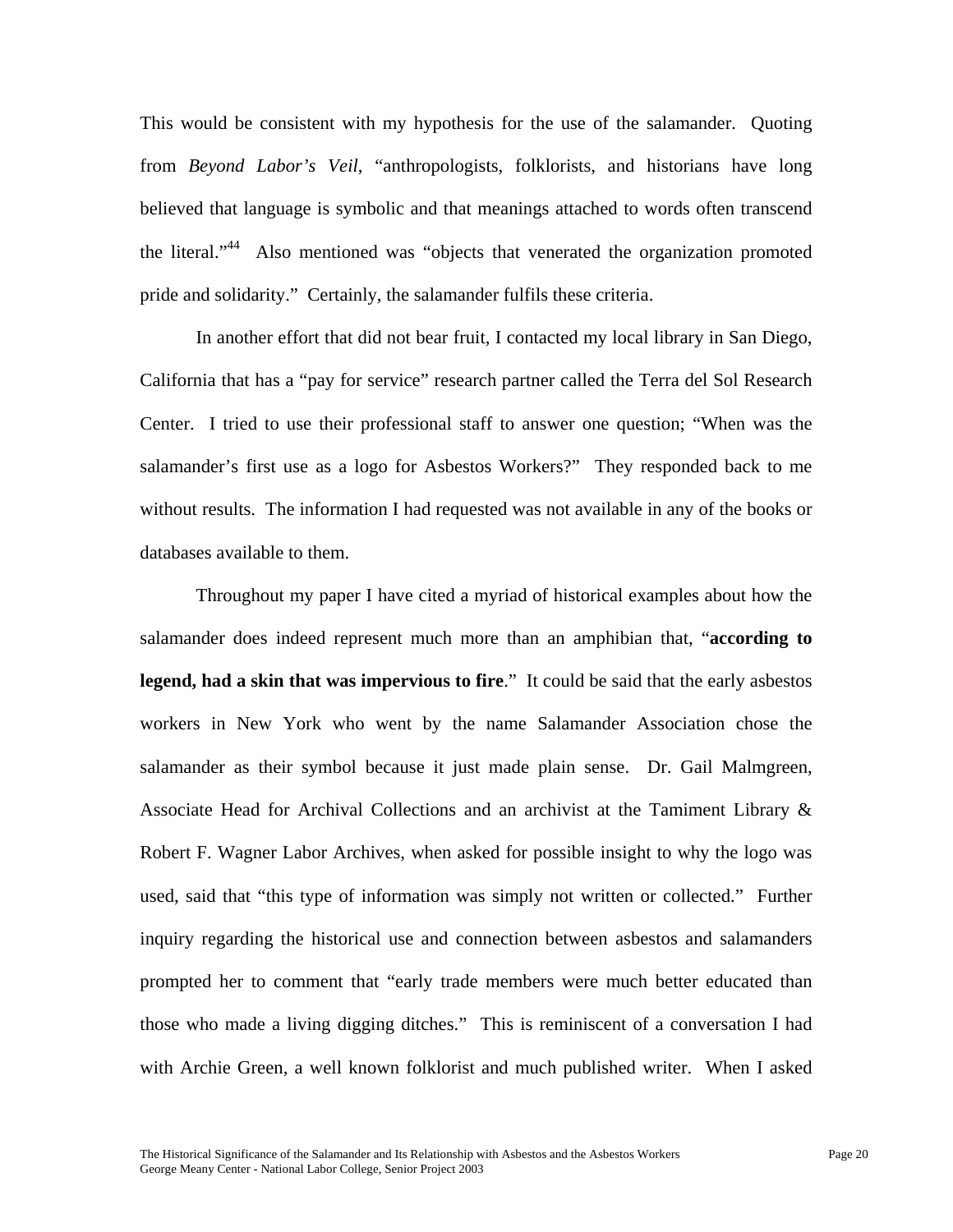him the same question, he commented that the person or persons who decided to use the salamander must have "been well-read," which again is consistent of that era.

I was curious if there were any writings of the period that could corroborate the use of the salamander and its association to asbestos. To establish the hard link of the mythological connection between salamanders and the Salamander Association of New York, I conducted an extensive search of the *New York Times* newspaper from 1850 to 1900. Needless to say, salamanders were mentioned several times, including references to the Salamander Association's connection with the Knights of Labor, the mythological references previously mentioned, and several references to bowling league team names. But I was looking for that one piece of documentation that would make the clear connection between the salamander and asbestos. Unfortunately, I could not find such documentation. It's quite possible that it never made it to print. Following the direction of Dr. Ruth Ruttenberg of the George Meany Center for Labor Studies, I went through many *Asbestos Worker Journals* located at the International's office for some type of corroboration, almost to no avail. As previously stated, there was a reference to Marco Polo and salamander's wool in the August 1926 *Asbestos Worker Journal*. And in the February 1966 *Asbestos Worker Journal*, C.W. Sickles the General President addressed the membership's questions regarding the reason for the use of the salamander. Mentioned was the affiliation with the Knights of Labor as "Salamanders," but the one question as to "how and why the salamander was incorporated into the official seal and why the early founders of our organization adopted the name salamander is not quite clear"<sup>45</sup> Archie Green mentioned to me early on, while I was initially conducting my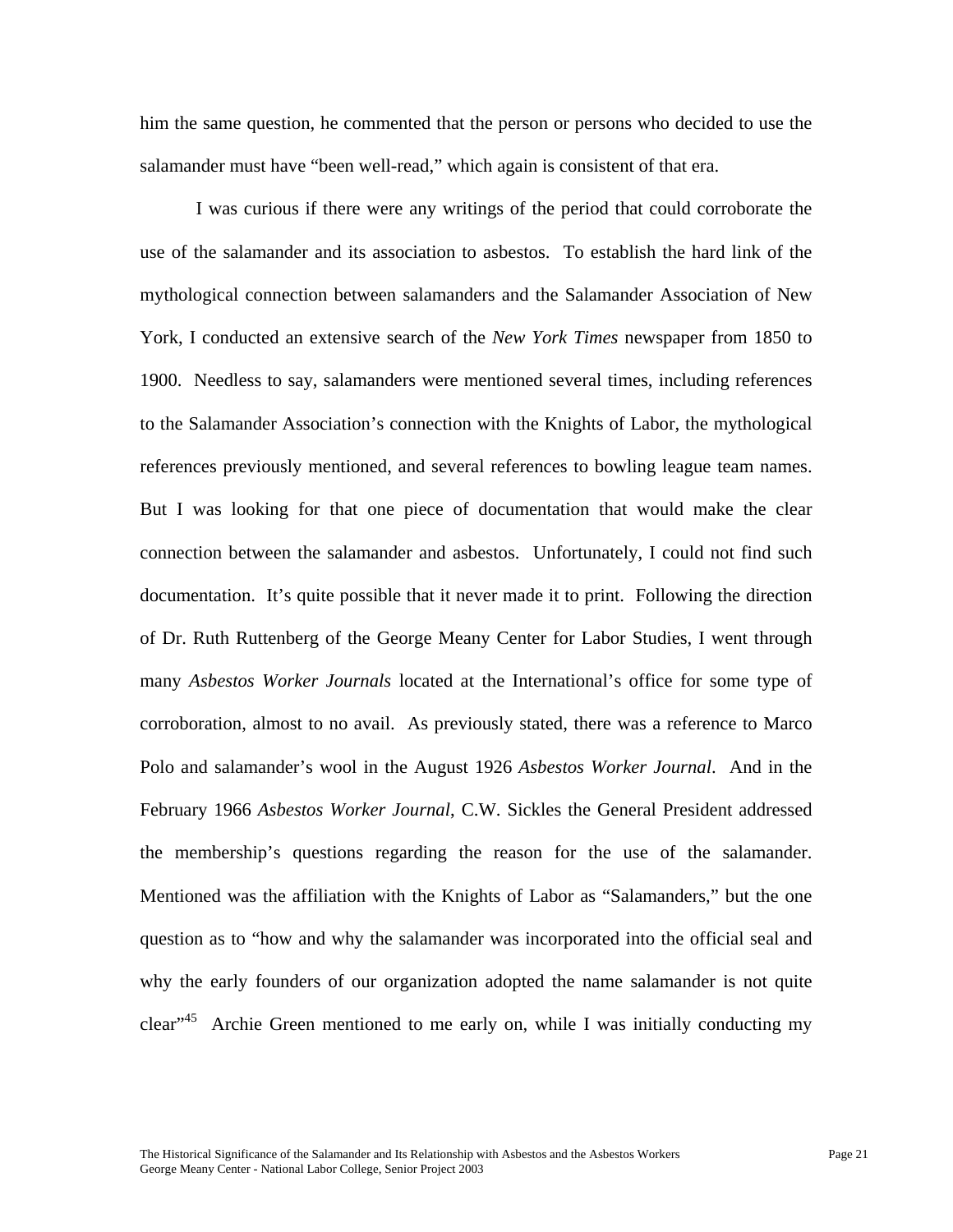research, that this type of information was most likely never written because it was "common knowledge back then," referring to the turn of the century.

My guess is that the National Association of Heat, Frost and General Insulators and Asbestos Workers of America came up with the logo, based on the precedent set by the Salamander Association in New York. I state this without knowing for sure and would welcome any input that would prove otherwise. After all, that was the purpose of my research. I had hoped that not only would I be able to give credit where credit is due, but document with fact, not conjecture, the long and meaningful use of the salamander in the Asbestos Workers' logo. But what was common knowledge a hundred years ago is not so obvious now. This rich history has been reduced to one line on the Asbestos Workers' web site ("**according to legend had a skin that was impervious to fire**").

Archie Green is quoted as saying that approximately twenty years ago, he asked the significance of the Salamander of a high ranking Asbestos Workers officer, only to be told that the salamander could withstand heat as well as cold much in the same way a gecko changes color. This might not be completely accurate, but it does illustrate the point that once an anecdote is started, it creates a life of its own. Somewhere along the line, as with most stories, the truth becomes askew. In this case, the legend about the mythical salamander was lost. There is not a simple answer to the question of why the International Association of Heat and Frost Insulators uses the salamander as its logo, but one thing remains certain, that there will be a colorful story behind it, no matter which one you choose.

The author Paul Brodeur was kind enough to respond via email to my inquiries about the correlation between the Salamander and the Asbestos Workers logo, although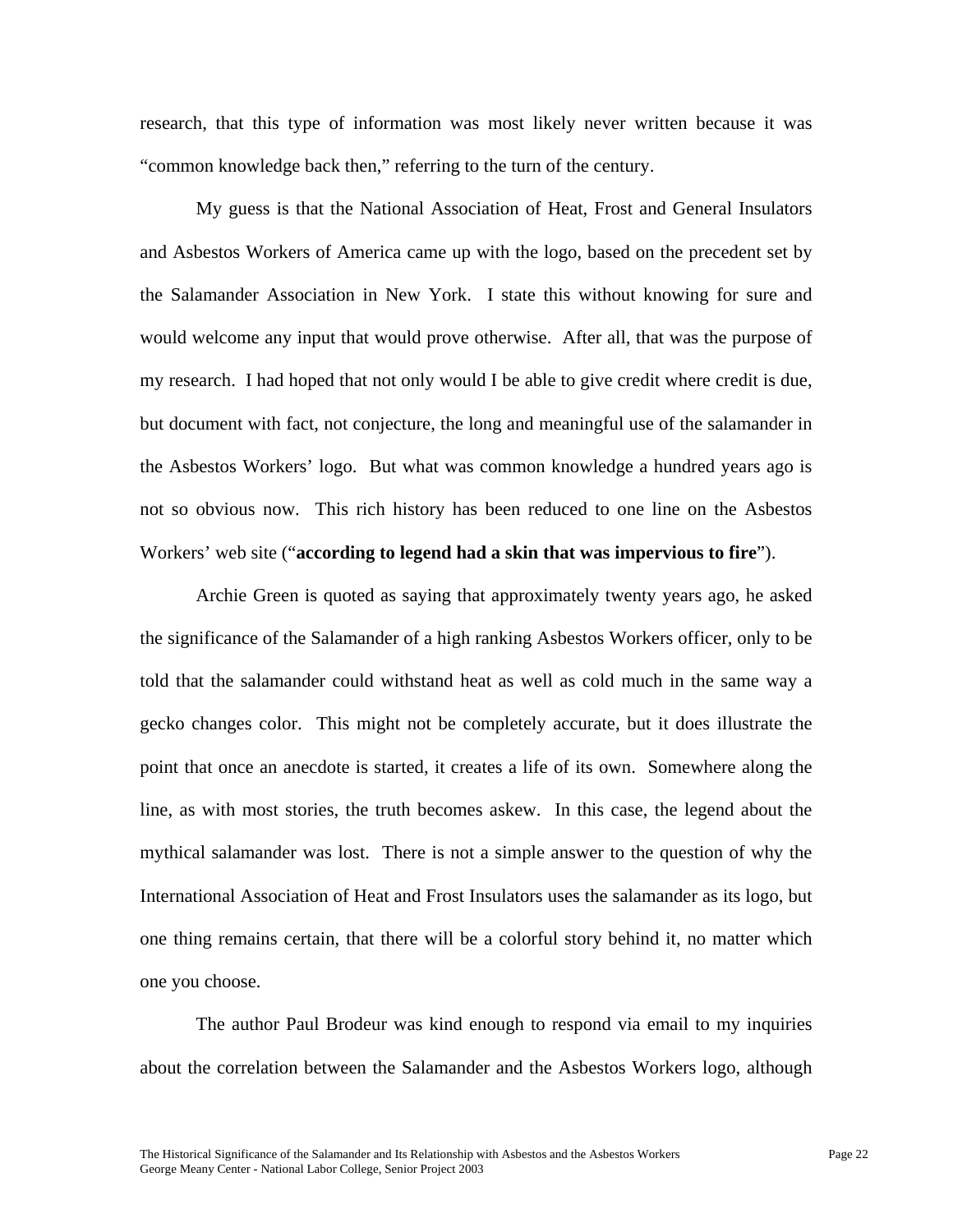he states he made no such connection and that I must have read that into his research. After re-reading his book *Outrageous Misconduct,* it became clear that he only mentions the history of asbestos which included a reference about salamanders' wool and Marco Polo, but does not go so far as to make the connection. "That's OK," said Archie Green, with whom I confided my frustration. He stated that "because all your other research suggests a correlation, your hypothesis should remain true; however the chances of finding actual documentation from the Salamander Association or the Asbestos Workers explaining their reasons for choosing the salamander may not be possible".

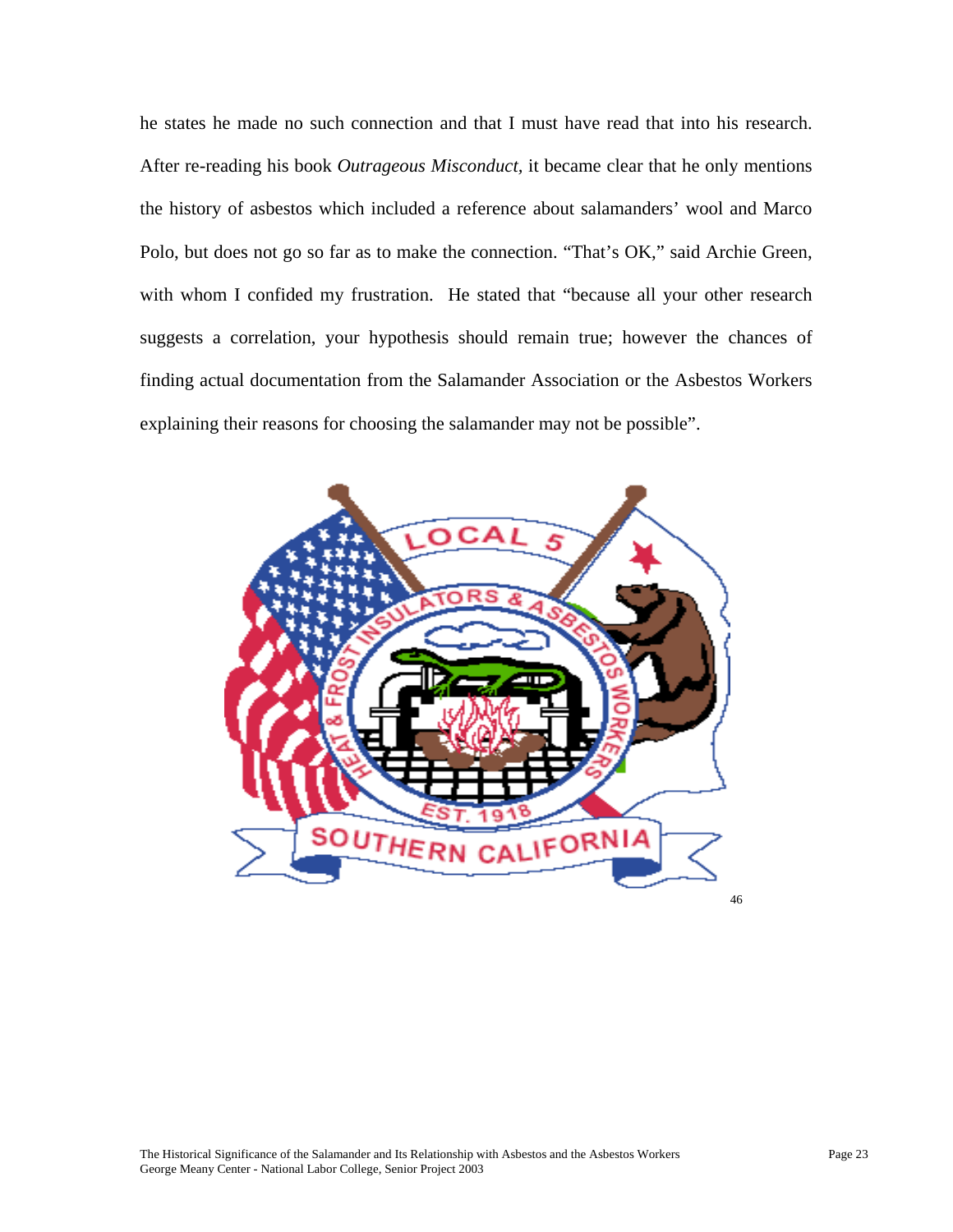#### **NOTES**

- 1 Brodeur, Paul. *Outrageous Misconduct; the Asbestos Industry on Trial*. New York: Pantheon, 1985, p. 11.
- 2 Brodeur, P. "The Magic Mineral." *The New Yorker.* October 12, 1968.
- 3 Brodeur, P. "The Magic Mineral." *The New Yorker.* October 12, 1968.
- <sup>4</sup> *Asbestos: History and Uses*. (n.d.). Retrieved March 8, 2003, from http://www.dnr.state.wi.us/org/aw/air/reg/asbestos/asbes3.htm
- <sup>5</sup> *The Asbestos Tragedy*. (n.d.). Retrieved February 8, 2003, from http://www.bumc.bu.edu/SPH/Gallery/brodeur.html
- <sup>6</sup> *What is Asbestos?* (n.d.). Retrieved March 22, 2003, from http://www.epa.gov/earth1r6/6pd/asbestos/asbestos.htm
- <sup>7</sup> *What is Asbestos?* (n.d.). Retrieved March 22, 2003, from http://www.epa.gov/earth1r6/6pd/asbestos/asbestos.htm
- <sup>8</sup> *What is Asbestos?* (n.d.). Retrieved March 22, 2003, from http://www.epa.gov/earth1r6/6pd/asbestos/asbestos.htm
- <sup>9</sup> *The Asbestos Tragedy*. (n.d.). Retrieved February 8, 2003, from http://www.bumc.bu.edu/SPH/Gallery/brodeur.html
- 10 Brodeur, P. "The Magic Mineral." *The New Yorker.* October 12, 1968.
- <sup>11</sup> *Asbestos Project for GO 536 Optical Mineralogy.* (n.d.). Retrieved January 26, 2003, from http://www.emporia.edu/earthsci/amber/students/rawalt/asbestos.htm
- <sup>12</sup> *The Asbestos Tragedy*. (n.d.). Retrieved February 8, 2003, from http://www.bumc.bu.edu/SPH/Gallery/brodeur.html
- <sup>13</sup> Asbestos Project for GO 536 Optical Mineralogy. (n.d.). Retrieved January 26, 2003, from http://www.emporia.edu/earthsci/amber/students/rawalt/asbestos.htm
- <sup>14</sup> *Chapter VII* (n.d.). Retrieved March 10, 2003, from http://www.sacred-texts.com/the/iu/iu006.htm
- 15 Johnson, E.A., ed. "The Story of Asbestos." *The Asbestos Worker Journal* Vol. V, No. 4, August, 1926.
- <sup>16</sup> *Ancient Uses for Asbestos*. (n.d.). Retrieved January 26, 2003, from http://www.iras.ucalgary.ca/~volk/sylvia/Asbestos.htm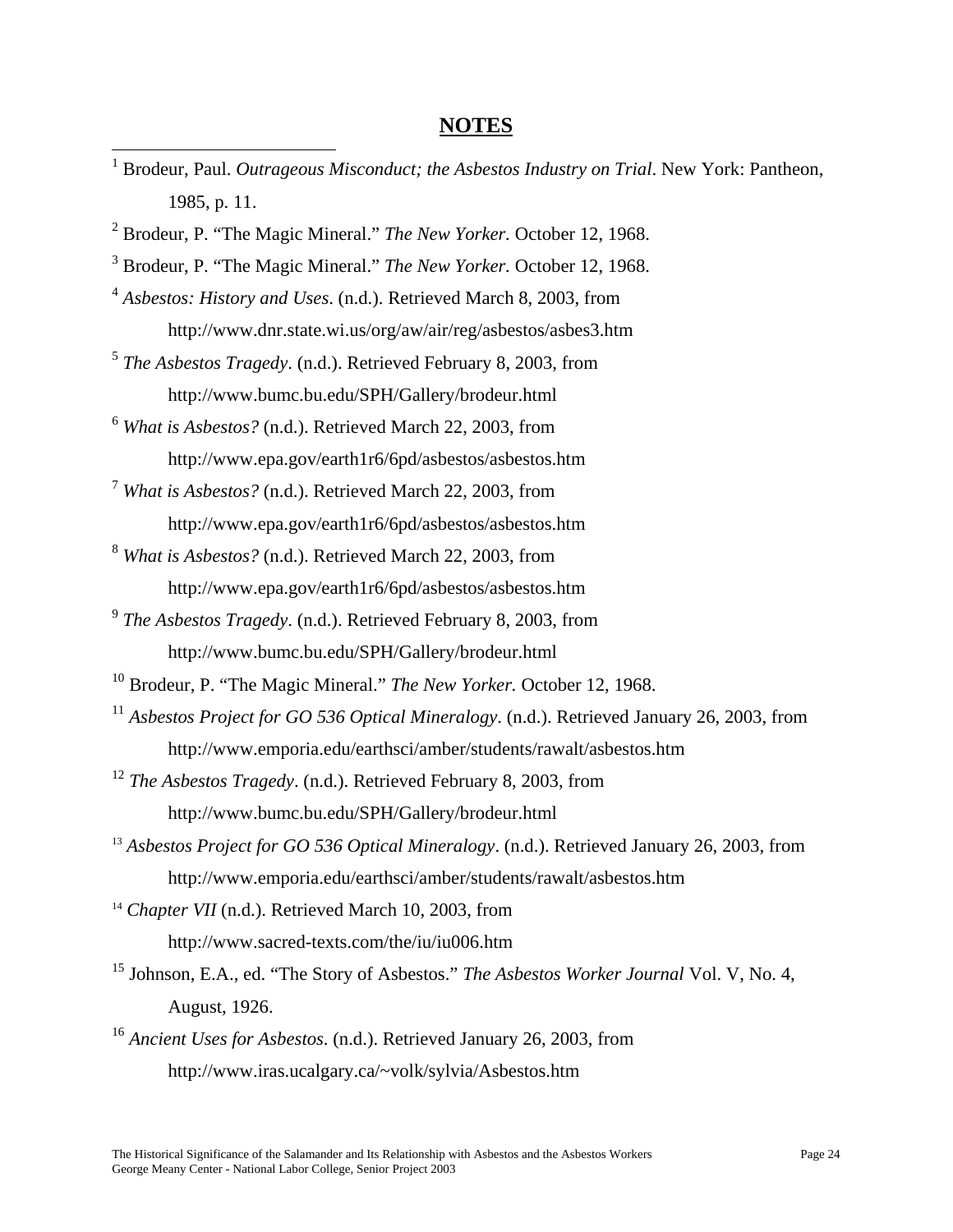- <sup>17</sup> Brodeur, Paul. *Outrageous Misconduct; the Asbestos Industry on Trial*. New York: Pantheon, 1985, p. 11.
- <sup>18</sup> *The Travels of Marco Polo*. (n.d.). Retrieved January 26, 2003, from http://www.china-institut.org/bibliothek/The%20Travels%20of%20Marco%20Polo.PDF
- <sup>19</sup> *Asbestos and the Salamanders*. (n.d.). Retrieved January 26, 2003, from www.brooklyn.cuny.edu/bc/ahp/MBG/MBG4/Asbestos.html
- <sup>20</sup> *Salamander*. (n.d.). Retrieved January 26, 2003, from http://webhome.idirect.com/~donlong/monsters/Html/Salamand.htm
- <sup>21</sup> *Salamander*. (n.d.). Retrieved January 26, 2003, from http://webhome.idirect.com/~donlong/monsters/Html/Salamand.htm
- <sup>22</sup> *Salamander*. (n.d.). Retrieved January 26, 2003, from http://www.monstrous.com/salamander.htm
- <sup>23</sup> *Salamander; the Fiery Furnace*. (n.d.). Retrieved March 10, 2003, from http://ww2.netnitco.net/users/legend01/salamand.htm
- <sup>24</sup> *Salamander*. (n.d.). Retrieved March 15, 2003, from http://www.jewishencyclopedia.com/view.jsp?artid=67&letter=S
- 25 Johnson, E.A., ed. "The Story of Asbestos." *The Asbestos Worker Journal* Vol. V, No. 4, August, 1926.
- <sup>26</sup> *Salamander; the Fiery Furnace*. (n.d.). Retrieved February 15, 2003, from http://ww2.netnitco.net/users/legend01/salamand.htm
- <sup>27</sup> *Dictionary of Phrase and Fable*. (n.d.). Retrieved March 10, 2003, from http://www.bartleby.com/81/14772.html
- <sup>28</sup> *Dave's Mythical Creatures*. (n.d.). Retrieved January 26, 2003, from http://www.eaudrey.com/myth/salamander.htm
- <sup>29</sup> *The History of Animals*. (n.d.). Retrieved January 26, 2003, from http://classics.mit.edu/Aristotle/history\_anim.5.v.html
- <sup>30</sup> *St. Isadore of Seville*. (n.d.). Retrieved January 26, 2003, from http://www.newadvent.org/cathen/08186a.htm
- <sup>31</sup> *Dave's Mythical Creatures*. (n.d.). Retrieved January 26, 2003, from http://www.eaudrey.com/myth/salamander.htm